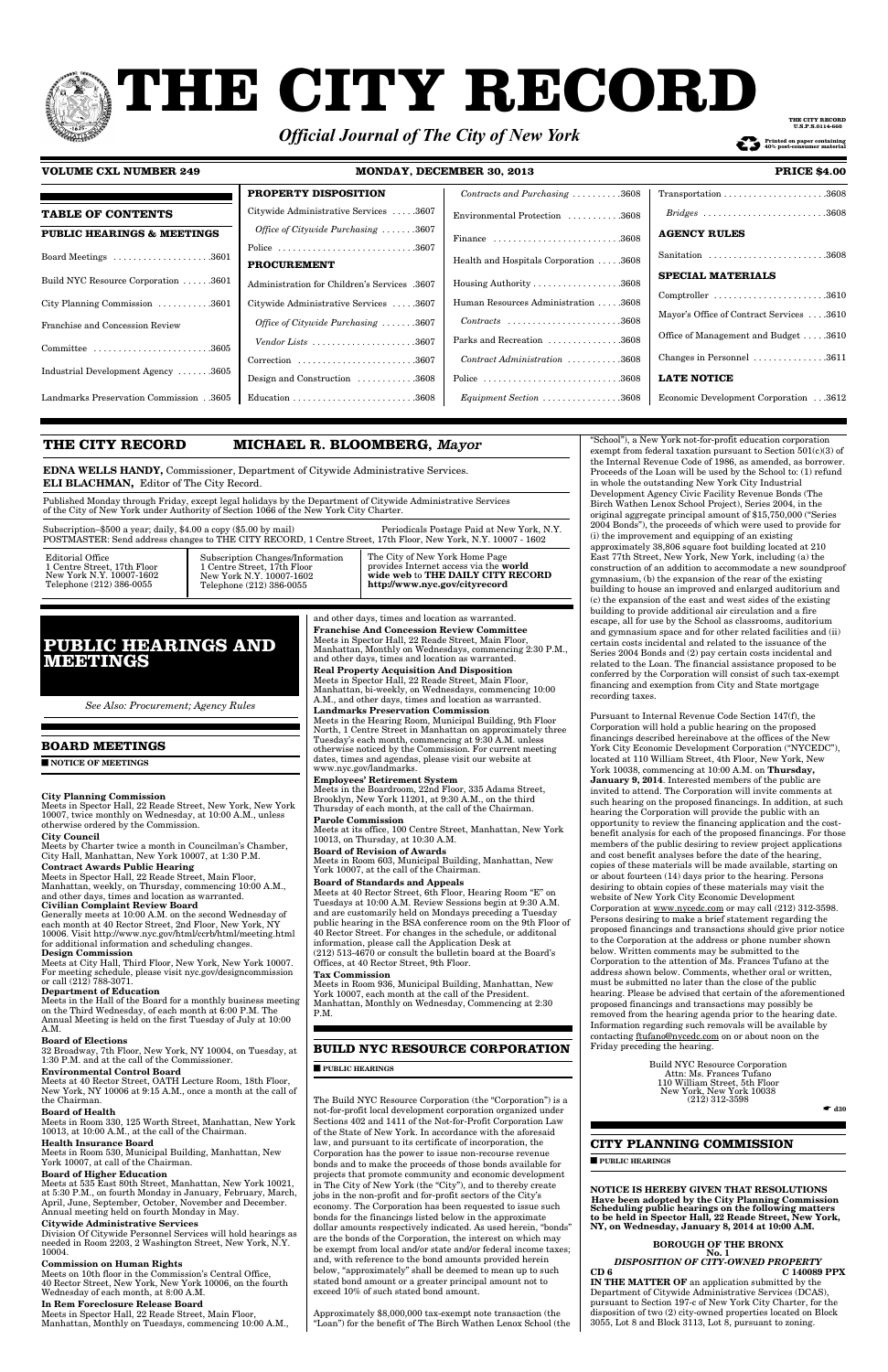**BOROUGH OF BROOKLYN No. 2**

# *EAST RIVER TEXT AMENDMENT*

**CD 1 N 140099 ZRK IN THE MATTER OF** an application submitted by the New York City Economic Development Corporation pursuant to Section 201 of the New York City Charter, for an amendment of the Zoning Resolution of the City of New York, pertaining to the regulations governing ferry and water taxi docking facilities.

Matter in underline is new, to be added; Matter in strikeout is to be deleted; Matter with # # is defined in Section 12-10; \* \* \* indicates where unchanged text appears in the Zoning Resolution

**Article II Residence District Regulations**

**Chapter 2** 

\* \* \* **Use Regulations** \* \* \*

**22-00 GENERAL PROVISIONS**

In order to carry out the purposes and provisions of this Resolution, the #uses# of #buildings or other structures# and the open #uses# of #zoning lots#, or portions thereof, have been classified and combined into Use Groups. A brief statement is inserted at the start of each Use Group to describe and clarify the basic characteristics of that Use Group. Use Groups 1, 2, 3, and 4 and 6, including each #use# listed separately therein, are permitted in #Residence Districts# only as indicated in Sections 22-11 to 22-14 22-15, inclusive.

The following chart sets forth the Use Groups permitted in the #Residence Districts#.

\* \* \* Whenever a #use# is specifically listed in a Use Group and also could be construed to be incorporated within a more inclusive #use# listing, either in the same or another Use Group, the more specific listing shall control.

The #uses# listed in the various Use Groups set forth in Sections 22-11 to 22-1422-15, inclusive, are also listed in alphabetical order in the Index at the end of this Resolution for the convenience of those using this Resolution. Whenever there is any difference in meaning or implication between the text of these Use Groups and the text of the Index, the text of these Use Groups shall prevail.

\* \* \*

**22-10 USES PERMITTED AS-OF-RIGHT**

\* \* \*

**22-15**

**Use Group 6C**

R6 R7 R8 R9 R10

In the districts indicated, when located within Community District 1 in the Borough of Brooklyn, Use Group 6C, as set forth in Section 32-15 (Use Group 6), shall be limited to docks for ferries, other than #gambling vessels#, with a vessel capacity of up to 399 passengers, and docks for water taxis, with a vessel capacity of up to 99 passengers, provided that such docks are certified by the Chairperson of the City Planning Commission, pursuant to Section 62-813 (Docking facilities for ferries or water taxis in certain waterfront areas). Vessel capacity is the U.S. Coast Guard certified capacity of the largest vessel using a dock.

\* \* \*

**22-20 USES PERMITTED BY SPECIAL PERMIT**

\* \* \*

## **22-22**

**By the City Planning Commission** In the districts indicated, the following #uses# are permitted by special permit of the City Planning Commission, in accordance with standards set forth in Article VII, Chapter 4, or as otherwise indicated in this Section.

R3 R4 R5 R6 R7 R8 R9 R10

Docks for ferries or water taxis as listed in Use Group 6 pursuant to Section 62-832 (Docks for ferries or water taxis in Residence Districts), except in R6 through R10 Districts in Community District 1 in the Borough of Brooklyn.

 $\,$   $\,$ 

## **Article III Commercial District Regulations**

\* \* \*

## **Chapter 2 Use Regulations**

\* \* \*

#### **32-10 USES PERMITTED AS-OF-RIGHT**

\* \* \*

## **32-15 Use Group 6** C1 C2 C4 C5 C6 C8

\* \* \* C. Retail or Service Establishments

\* \* \* Clothing rental establishments, limited to 10,000 square feet of #floor area# per establishment [PRC-B] Docks for ferries, other than #gambling vessels#, limited to an aggregate operational passenger load, per #zoning lot#, of 150 passengers per half hour. In Community District 1 in the Borough of Brooklyn, docks for ferries with a vessel capacity of up to 399 passengers shall be allowed, provided that such

docks are certified by the Chairperson of the City Planning Commission pursuant to Section 62-813 (Docking facilities for ferries or water taxis in certain waterfront areas).The maximum dock capacity is the U.S. Coast Guard certified capacity of the largest vessel using the dock. [PRC-H]

Docks for water taxis, with a vessel capacity of up to 99 passengers. with vessel capacity limited to 99 passengers In Community District 1 in the Borough of Brooklyn, such docks shall be certified by the Chairperson of the City Planning Commission pursuant to Section 62-813 (Docking facilities for ferries or water taxis in certain waterfront areas). The maximum dock capacity is the U.S. Coast Guard certified capacity of the largest vessel using the dock.

Docks or mooring facilities for non-commercial pleasure boats [PRC-H] \* \* \*

**32-19**

**Use Group 10**

C4 C5 C6 C8

\* \* \*

A. Retail or Service Establishments

\* \* \*

Depositories for storage of office records, microfilm or computer tapes, or for data processing [PRC-G]

Docks for ferries, other than #gambling vessels#, with no restriction on passenger load. In Community District 1 in the Borough of Brooklyn, such docks shall be certified by the Chairperson of the City Planning Commission, pursuant to Section 62-813 (Docking facilities for ferries or water taxis in certain waterfront areas). [PRC-H]

> (d) In Community District 1 in the Borough of Brooklyn In Community District 1 in the Borough of Brooklyn, any amenity #accessory# to docking facilities for ferries or water taxis shall be considered a permitted obstruction only where such amenity is certified by the Chairperson of the City Planning Commission in conjunction with the docking facility, pursuant to Section 62-813 (Docking facilities for ferries or water taxis in certain waterfront areas).

Dry goods or fabric stores, with no limitation on #floor area# per establishment [PRC-B] \* \* \*

**32-23 Use Group 14**

## C2 C3 C7 C8

Use Group 14 consists of the special services and facilities required for boating and related activities.

(a) Retail or Service

## \* \* \* Candy or ice cream stores [PRC-B]

Docks for ferries, other than #gambling vessels#, limited to an aggregate operational passenger load, per #zoning lot#, of 150 passengers per half hour. In Community District 1 in the Borough of Brooklyn, docks for ferries with a vessel capacity of up to 399 passengers shall be allowed, provided that such docks are certified by the Chairperson of the City Planning Commission pursuant to Section 62-813 (Docking facilities for ferries or water taxis in certain waterfront areas). [PRC-H]

Docks for sightseeing, excursion or sport fishing vessels, other than #gambling vessels#, limited to the following aggregate dock capacities per #zoning lot#:

> 200 in C2, C3 Districts; 500 in C7, C8-1, C8-2, C8-3 Districts; 2,500 in C8-4 Districts.

"Dock capacity" is the U.S. Coast Guard certified capacity of the largest vessel using a dock. "Aggregate dock capacity" is the sum of the dock capacities of all docks on the #zoning lot#.

Docks for water taxis, with a vessel capacity of up to 99 passengers. with vessel capacity limited to 99 passengers In Community District 1 in the Borough of Brooklyn, such docks shall be certified by the Chairperson of the City Planning Commission pursuant to Section 62-813 (Docking facilities for ferries or water taxis in certain waterfront areas). The maximum dock capacity is the is the U.S. Coast Guard certified capacity of the largest vessel using the dock.

Docks or mooring facilities for non-commercial pleasure boats [PR-H]

\* \* \* **Article VI** 

**Special Regulations Applicable To Certain Areas**

**Chapter 2** 

**Special Regulations Applying in the Waterfront Area**

\* \* \*

#### **62-50 GENERAL REQUIREMENTS FOR VISUAL CORRIDORS AND WATERFRONT PUBLIC ACCESS AREAS**

 $*$  \*

## **62-52**

## **Applicability of Waterfront Public Access Area Requirements**

Waterfront public access shall be provided for all #waterfront zoning lots# with a #lot area# of at least 10,000 square feet and a #shoreline# of at least 100 feet that are #developed#, and for all #developments# on #floating structures#, in accordance with the provisions of the following Sections:

\* \* \*

- (b) #Waterfront public access areas# required in conjunction with the following #developments# shall be subject to the minimum #waterfront public access area# set forth in the table in Section  $62-57$ and the requirements of Section 62-58 (Requirements for Water-Dependent Uses and Other Developments):
	- (1) #developments# comprised #predominantly# of the following WD #uses#: docks for noncommercial pleasure boats, ferries, sightseeing, excursion or sport fishing vessels, #boatels# or commercial beaches;

(2) #developments# on #piers# or #platforms# that involve existing #buildings or other structures# that are either New York City-designated landmarks or have been calendared for consideration, or are listed or eligible to be listed in the National or New York State Registers of Historic Places; or

(3) changes of #use# or #extensions# within #buildings# existing on October 25, 1993, which involve, in aggregate, an amount of #floor area# that is less than 30 percent of the maximum #floor area# permitted on the #zoning lot# for either #commercial# or #residential use#, whichever is greater.

In Community District 1 in the Borough of Brooklyn, on #zoning lots# with #developments# comprised exclusively of docks for ferries with a vessel capacity of up to 399 passengers, and #accessory# amenities for such docking facilities, such #zoning lots# shall be exempt from the waterfront public access requirements of this Section, provided that such docking facilities are certified by the Chairperson of the City Planning Commission, pursuant to Section 62-813 (Docking facilities for ferries or water taxis in certain waterfront areas). However, for any subsequent #development# on such #zoning lot# that is not comprised exclusively of docks for ferries, the public access requirements of this Section shall apply, and any public access exemptions for such docks for ferries shall no longer apply. \* \* \*

## **62-60 DESIGN REQUIREMENTS FOR WATERFRONT PUBLIC ACCESS AREAS**

\* \* \* **62-611 Permitted obstructions** 

#Waterfront public access areas# shall be unobstructed from their lowest level to the sky except that the obstructions listed in this Section shall be permitted, as applicable. However, no obstructions of any kind shall be permitted within a required circulation path.

(a) In all areas

\* \* \*

(c) Beyond 20 feet of the #shoreline#

Tot-lots, playgrounds, dog runs, public telephones, toilets, bicycle racks.

\* \* \*

## **62-63**

**Design Requirements for Public Access on Piers and Floating Structures**

## **62-631**

**Design requirements for public access on piers** The design requirements of this Section shall apply to #waterfront public access areas# on #piers#, pursuant to Section 62-54.

- (a) Circulation and access At least one circulation path having a minimum clear width of ten feet shall be provided throughout the public access area required on the #pier#.
- (b) Permitted obstructions In addition to permitted obstructions pursuant to Section 62-611, #pier# public access areas may include one freestanding open or enclosed public pavilion, provided such structure does not exceed one #story#, is no taller than 30 feet and has an area no larger than 1,600 square feet. At least 50 percent of the perimeter wall area on all sides, up

to a height of 15 feet, shall consist of clear or glazed materials which may include #show windows#, glazed transoms, glazed portions of doors or latticework. Such structures shall be exempt from #building# spacing requirements on #piers# provided they maintain a spacing of at least 12 feet from other #buildings# and from any water edge of the #pier#, except that when a #pier# is 30 feet or less in width, a pavilion may abut one water edge.

In Community District 1 in the Borough of Brooklyn, any amenity #accessory# to docking facilities for ferries or water taxis shall be considered a permitted obstruction only where such amenity is certified by the Chairperson of the City Planning Commission in conjunction with the docking facility, pursuant to Section 62-813 (Docking facilities for ferries or water taxis in certain waterfront areas).

(c) Seating

At least one linear foot of seating is required for every 100 square feet of #pier# public access area, subject to the provisions of paragraphs (a) through (d) of Section 62-652.

\* \* \*

## **62-80 SPECIAL REVIEW PROVISIONS**

 $*$   $*$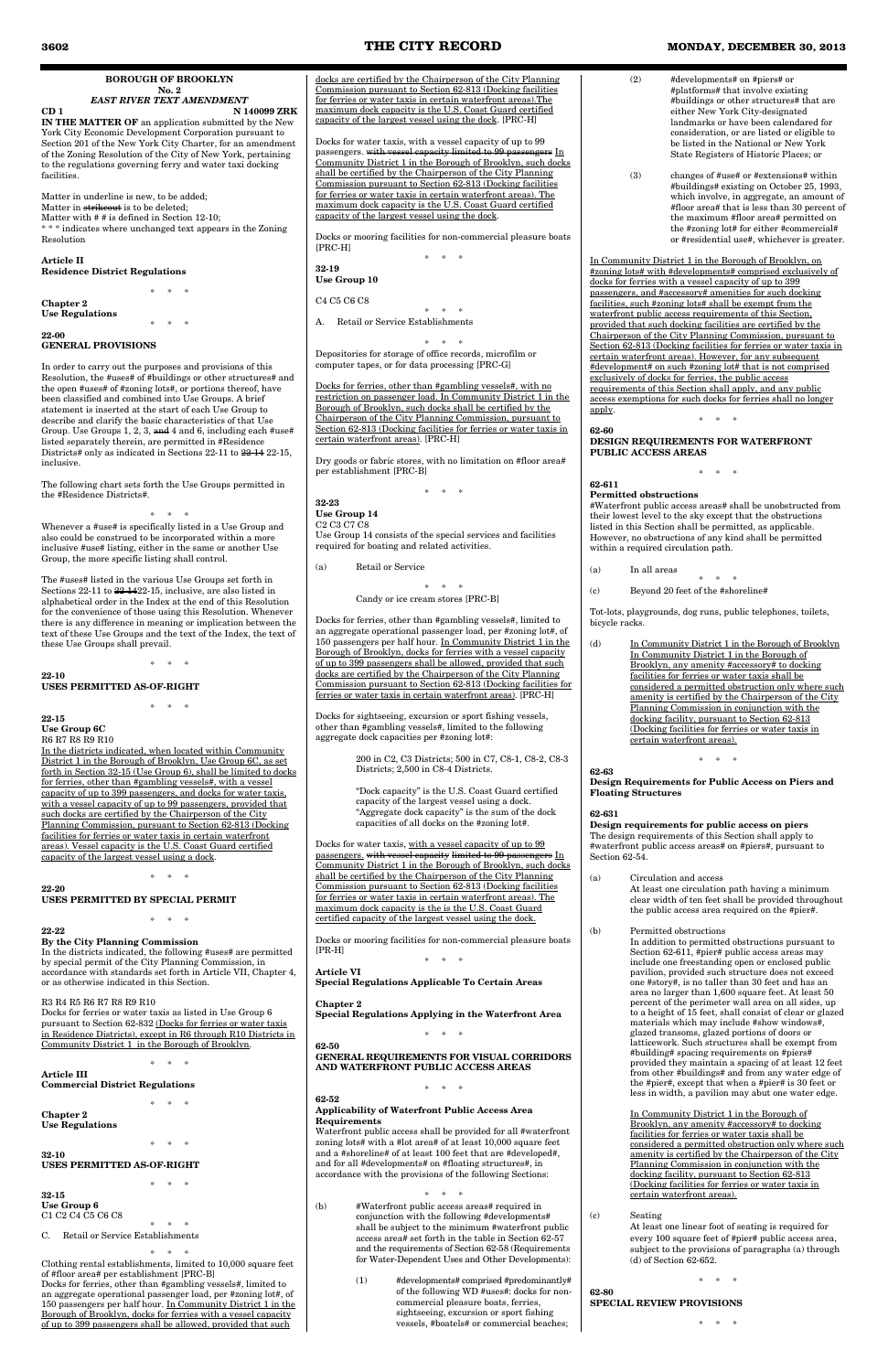#### **62-81**

**Certifications by the Chairperson of the City Planning Commission** \* \* \*

**62-813**

**Docking facilities for ferries or water taxis in certain waterfront areas**

In Community District 1 in the Borough of Brooklyn, docking facilities for ferries or water taxis set forth in paragraph (a) of this Section shall be permitted, provided that the Chairperson of the City Planning Commission certifies to the Commissioner of the Department of Buildings that such docking facilities comply with the standards for required amenities set forth in paragraph (b) of this Section and, where provided, the standards for permitted amenities set forth in paragraph (c) of this Section. In conjunction with such certification, parking and drop-off and pick-up area requirements for docking facilities with a vessel capacity of up to 399 passengers shall be waived, as applicable. Where such docking facilities are proposed within a #waterfront public access area#, such docking facilities shall also comply with the provisions of paragraph (d) of this Section. Where modifications to a docking facility certified pursuant this Section are made, including the amount or configuration of docking facility amenities, establishment of, or modification to, #waterfront public access areas# on the same #waterfront zoning lot#, or the cessation of ferry or water taxi service to such docking facility, the provisions of paragraph (e) of this Section shall apply.

> Passenger queuing space, bicycle parking and a trash receptacle shall be provided in accordance with the applicable provisions of this paragraph, (b), inclusive. All applications shall include a site plan denoting the location of each required amenity, dimensioned plans and elevations of individual amenities, as applicable, as well as any other material required to demonstrate compliance with such provisions.

The amount of amenities permitted or required pursuant to paragraphs (b) and (c) of this Section shall be calculated for each docking facility on the #waterfront zoning lot# and not according to the number of vessels a single docking facility can accommodate.

> (ii) Standing space All standing queuing space shall be contiguous and clear of obstructions, except for any interruption by circulation paths required for access to docking facilities through a gangway, or pier access thereto. However, such standing queuing space may be noncontiguous and temporary dividers may be permitted as obstructions within such queuing space where the applicant signs an affidavit, or provides materials demonstrating in a manner that is satisfactory to the Chairperson, that an attendant will manage queues whenever such measures are implemented.

- (a) Docking facilities The following docking facilities are subject to the certification provisions of this Section:
	- (1) docks for water taxis, with a vessel capacity of up to 99 passengers, as listed in Use Group 6C, when located within R6 through R10 Districts, or C1, C2, C4, C5, C6 or C8 Districts, and as listed in Use Group 14A, when located in C2, C3, C7 or C8 Districts and #Manufacturing Districts#;
	- (2) docks for ferries, other than #gambling vessels#, with a vessel capacity of up to 399 passengers, as listed in Use Group 6C, when located within R6 through R10 Districts or C1, C2, C4, C5, C6 or C8 Districts, and as listed in Use Group 14A, when located in C2, C3, C7 or C8 Districts and #Manufacturing Districts#; and
	- (3) docks for ferries with an unlimited capacity, as listed in Use Group 10A, in C4, C5, C6, C8 Districts and #Manufacturing Districts#.

## (b) Required amenities

- (1) Passenger queuing space Passenger queuing space shall be provided in accordance with the provisions of this paragraph, (b)(1), inclusive.
	- (i) Amount A minimum of four square feet of queuing space per passenger shall be provided on the #waterfront zoning lot# for 40 percent of the U.S. Coast Guard certified passenger capacity of the largest vessel proposed to dock at such facility. Queuing space may be either standing space or seating space, and may be either open to the sky or provided within a sheltered space for passengers in accordance with the provisions of paragraph  $(c)(1)$ , inclusive, of this Section.

(ii) Support structures below the roof A maximum of two vertical columns may support the enclosing walls and the roof of a shelter, except that where a ticketing machine provided pursuant to paragraph (c)(2) of this Section is located within such shelter, an additional column shall be permitted. The

(iii) Roof structure The roof of the shelter, including all associated structural elements and materials, shall be located above a height of seven feet.

#### (iii) Seating space A minimum of ten percent of required queuing space shall be provided as seating, and up to 50 percent of required queuing space may be provided as seating. However, no seating shall be required within a previously approved #waterfront public access area#. For the purpose of applying seating towards the queuing requirement, one linear foot of seating shall equal one square foot of queuing space.

All seating provided for queuing space shall comply with the applicable dimensional criteria of Section 62-652 (Seating), but need not comply with the percentage requirements for different types of seating required pursuant to such Section. However, moveable chairs shall not constitute seating for queuing.

Any seating space provided pursuant to this Section within an existing or proposed #waterfront public access area# shall not count towards the maximum amount of seating permitted to be located seaward of the #shore public walkway# pursuant to paragraph (b) of Section 62-62 (Design Requirements for Shore Public Walkways and Supplemental Public Access Areas).

(iv) Location Queuing space shall be provided on the #waterfront zoning lot# within 150 feet of the landward terminus of the gangway leading to the docking facility.

## (2) Bicycle parking

- Bicycle racks sufficient to provide at least four bicycle parking spaces shall be provided on the #waterfront zoning lot#. Such bicycle racks shall comply with the standards of Section 62-657.
- (3) Trash receptacle One trash receptacle shall be provided on the #waterfront zoning lot# within 25 feet of the landward terminus of the gangway leading to the docking facility. Such trash receptacle shall comply with the standards of Section 62-658.

## (c) Permitted amenities

Passenger queuing shelters and ticketing machines may be provided only in accordance with the applicable standards of this paragraph, (c), or, where applicable, the authorization provisions set forth in Section 62-824 (Modifications to passenger queuing shelters for ferry or water taxi docking facilities).

All applications shall include a site plan denoting the location of such amenities, dimensioned plans and elevations of individual amenities, as well as any other material required to demonstrate compliance with the following standards:

- (1) Passenger queuing shelter Where provided, passenger queuing shelters shall comply with the provisions of this paragraph, (c)(1), inclusive. All heights are measured from adjoining grade.
	- (i) Maximum dimensions and permitted enclosing walls The maximum height of a shelter shall be ten feet. Below a

height of seven feet, the maximum width shall be four feet, and above a height of seven feet, the maximum width shall be eight feet. The maximum length of a shelter shall not exceed 16 feet, except that where a ticketing machine provided pursuant to paragraph (c)(2) of this Section is located within such shelter, such maximum length may be increased to 20 feet.

Shelters shall be permitted a total of three enclosing walls, one along the long dimension of the shelter, and one along each narrow end.

maximum width and depth of such columns shall not exceed twelve inches. All such columns shall be aligned so that when viewed in elevation view along the narrow end of the shelter, only one column shall be visible.

Below a height of 30 inches, one horizontal structural element shall be permitted along the long dimension of the shelter. The maximum depth and height of such structural element shall not exceed twelve inches. Between a height of 30 inches and seven feet no horizontal structural elements shall be permitted, and above a height of seven feet, horizontal structural elements shall be considered part of the roof structure.

Additional support structures needed to support glazing in the enclosing walls are permitted, provided that such structures are to the minimum amount necessary.

The maximum depth of the roof, including all associated structural elements and materials, shall not exceed twelve inches, as measured perpendicular to the roof surface. In addition, within six inches of the edge of any portion of the roof that cantilevers over passenger queuing space, as viewed in elevation along the narrow end of the shelter, the depth of the roof shall be limited to three inches.

No slopes or curves shall be permitted in the roof along the long dimension of the shelter. Along the narrow end of the shelter, slopes not to exceed fifteen degrees and curves with a radius of at least ten feet shall be permitted. Where two slopes are provided, in no event shall both portions of the roof angle downward from the same point.

(iv) Materials, lighting and permitted signage On each narrow end of the shelter, the enclosing wall or associated vertical support column may accommodate up to six square feet of way-finding ferry #signs#, with a width not to exceed twelve inches. In addition, the enclosing wall on the long end of the shelter or a face of a ticketing machine provided in accordance with paragraph  $(c)(2)$  of this Section may accommodate up to six square feet of materials related to ferry operations, including maps and schedules of ferry service. No #advertising signs# shall be permitted.

> All structural elements shall be composed of unpainted, metallic materials. The entire surface area of all enclosing walls shall be composed of untinted, transparent materials, except for transparency distraction markers and any support structures or signage permitted pursuant to this paragraph,  $(c)(1)$ . A minimum of 50 percent of the surface area of the roof shall be composed of translucent materials, except that any portion occupied by solar panels shall be excluded from such calculation. Benches provided within a shelter shall either match or complement such shelter materials.

Where lighting is provided within a shelter, the luminaire shall be shielded so the light source is not visible.

(v) Location and orientation Shelters shall be provided on the #waterfront zoning lot# within 100 feet of the landward terminus of the gangway leading to the docking facility.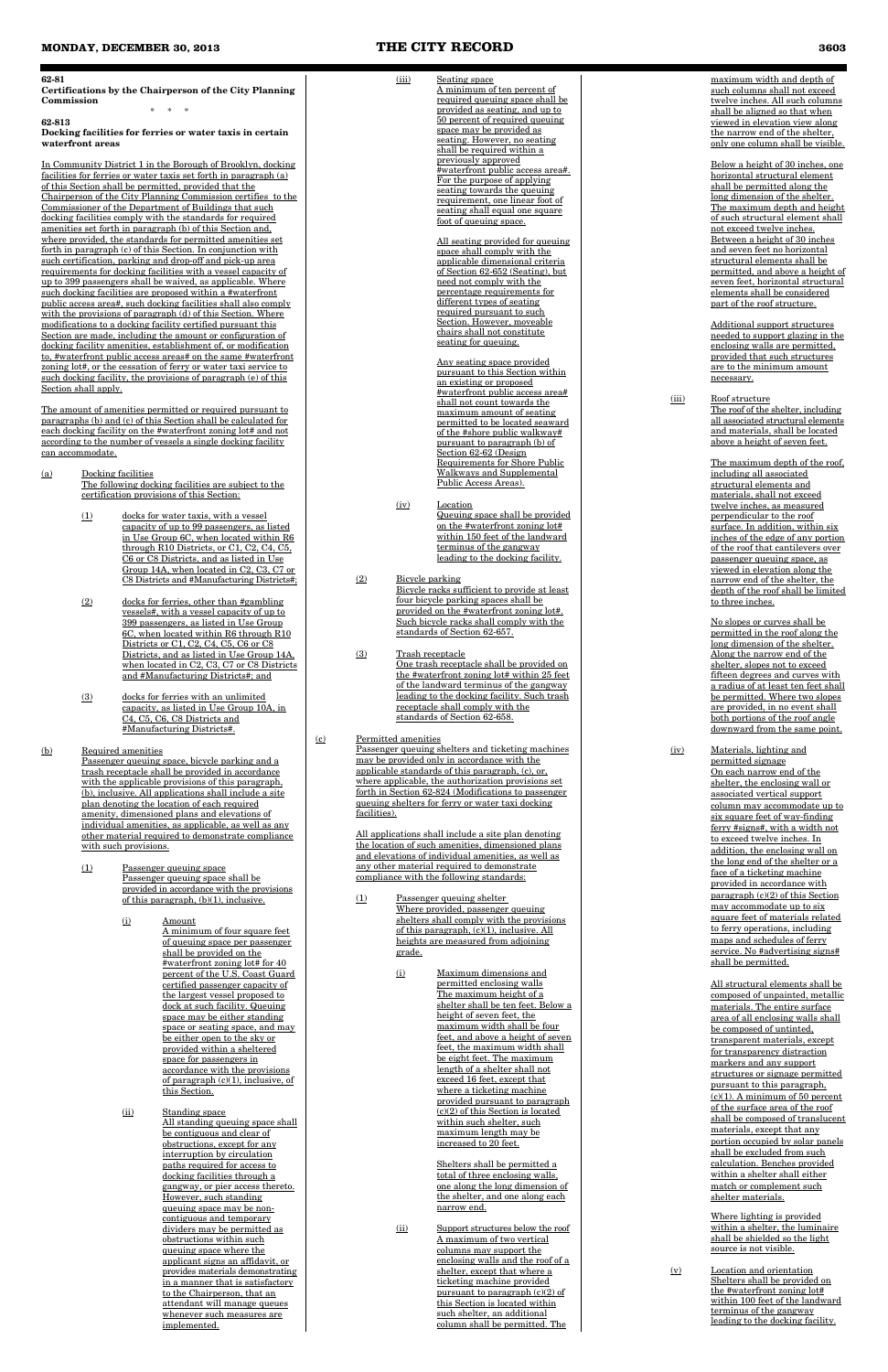The long dimension of the shelter shall be oriented so as to be within 15 degrees of being perpendicular to the shoreline or, where located on a pier, within 15 degrees of being parallel to such pier.

(2) Ticketing machines Ticketing machines provided in conjunction with a docking facility shall comply with the provisions of this  $\frac{p \cdot p}{p \cdot q}$ 

Where a shelter is provided within a previously approved #waterfront public access area#, the Chairperson may modify the location and orientation provisions of this Section, to the minimum extent necessary, where site limitations would make compliance with such provisions infeasible.

- (i) Maximum square footage The maximum area of all ticket machines, as measured in plan around the furthest extent of such machines, shall not exceed 12 square feet.
- (ii) Location Ticketing machines shall be provided on the #waterfront zoning lot# within 100 feet of the landward terminus of the gangway leading to the docking facility.

Where a passenger queuing shelter is provided in conjunction with the ferry or water taxi docking facility pursuant to paragraph (c)(1) of this Section, ticketing machines shall be located either within, or immediately adjacent to the upland portion of such shelter.

Any ticketing machine not placed within a passenger queuing shelter shall be placed in a location open to the sky.

Ticketing machines shall either front directly upon a required circulation path or shall be connected thereto by a walkway with an unobstructed minimum clear width of at least five feet.

Where a ticketing machine is provided within a previously approved #waterfront public access area#, the Chairperson may modify the location provisions of this Section, to the minimum extent necessary, where site limitations would make compliance with such provisions infeasible.

(d) Provisions for adding amenities for docking facilities to a #waterfront public access area# Docking facilities proposed within a previously approved #waterfront public access area# or in conjunction with a certification for such approval, pursuant to Section 62-811 (Waterfront public access areas and visual corridors), shall comply with the applicable provisions of this paragraph, (d).

## (1) Permitted obstructions

- (3) Providing amenities in conjunction with a new #waterfront public access area# All amenities provided for docking facilities in accordance with the provisions of paragraph (b) of this Section shall be provided in addition to all required seating, bicycle parking, or trash receptacles for a #waterfront public access area# being #developed# in conjunction with the provision of a docking facility. All such proposed amenities for the docking facility shall complement the proposed amenities for such #waterfront public access area#.
- (e) Modifications of certified docking facilities Any modification to a docking facility certified pursuant to this Section, shall comply with the applicable provisions of this paragraph, (e).
	- (1) Modification of amenities Any modification of the required or permitted amenities for a docking facility certified pursuant to this Section, including the configuration of such amenities, shall be subject to a new certification pursuant to this Section. Any ferry or water taxi service modification resulting in a reduction of passenger capacity of the largest vessel docking at such facility shall not be subject to a new certification provided that the amount of queuing space required at the time of approval, pursuant to paragraph (b) of this Section, is not diminished.
	- (2) Establishment of or modifications to #waterfront public access areas# Any establishment of a #waterfront public access area# or modification to a previously approved #waterfront public access area# where a docking facility certified pursuant to this Section is located, shall require a new certification, pursuant to this Section, in conjunction with the certification set forth in Section 62-811 (Waterfront public access areas and visual corridors).
	- (3) Cessation of ferry or water taxi service Where ferry or water taxi service ceases operations to a docking facility certified pursuant to this Section, and ferry docking infrastructure is removed from the #waterfront zoning lot# which would preclude further service, the following shall apply:
		- (i) Passenger queuing shelters and ticketing machines provided pursuant to paragraph (c) of <u>ction shall be</u>

In no event shall amenities provided pursuant to paragraphs (b) or (c) of this Section be permitted to encroach upon the minimum circulation paths required pursuant to the applicable provisions of Sections 62-62 (Design Requirements for Shore Public Walkways and Supplemental Public Access Areas), 62-63 (Design Requirements for Public Access on Piers

and Floating Structures), and 62-64 (Design Requirements for Upland Connections).

(2) Providing amenities in previously approved #waterfront public access areas# All seating, bicycle parking and trash receptacles provided for docking facilities in accordance with the provisions of paragraph (b) of this Section, within a previously approved #waterfront public access area#, shall be provided in addition to the amount of seating, bicycle parking, or trash receptacles required for such #waterfront public access area# pursuant to the applicable provisions of Section 62-60 (DESIGN REQUIRMENTS FOR WATERFRONT PUBLIC ACCESS AREAS). Where excess seating, bicycle parking or trash receptacles have been provided within such previously approved #waterfront public access areas#, such additional amenities may be applied towards compliance with the provisions for docking facilities of this Section, provided that such amenities comply with the applicable provisions of paragraph (b) of this Section. Where previously approved #waterfront public access areas# are #non-complying# as to the provision of required amenities, in no event shall the minimum amount of

amenity provided for docking facilities pursuant to paragraph (b) reduce the degree of #non-compliance# of such #waterfront public access area#.

In C1, C2, C3 and C7 Districts, the City Planning Commission may authorize modification of the #use# regulations of Section 32-10 (USES PERMITTED AS-OF-RIGHT) in order to allow docks for ferries with an operational passenger load greater than 150 passengers per half hour, or in Community District 1 in the Borough of Brooklyn, a

All seating, bicycle parking and trash receptacles provided in accordance with the provisions of paragraph (b) of this Section in an existing #waterfront public access area# shall either match or shall be comparable with such existing amenities, with regard to quality, materials, finishes, and form.

Modifications to a previously approved #waterfront public access area# in order to accommodate amenities to be provided for a docking facility in accordance with paragraphs (b) or (c) of this Section shall not constitute a design change to such #waterfront public access area#, and shall not necessitate a new certification pursuant to Section 62-811, provided that the applicant demonstrates to the Chairperson of the City Planning Commission that such modifications are to the minimum extent necessary in order to accommodate the amenities being provided for such docking facility.

> **Docks for ferries or water taxis in Residence Districts** In all #Residence Districts#, except R1 and R2 Districts, and except within Community District 1 in the Borough of Brooklyn, where the certification provisions of Section 62-813 (Docking facilities for ferries or water taxis in certain waterfront areas) shall apply, the City Planning Commission may permit docks for ferries or water taxis as listed in Use Group 6-, provided that: As a condition for granting a special Commission shall find that:

from the #waterfront public access area#;

- (ii) Seating, bicycle racks, and litter receptacles provided pursuant to paragraph (b) of this Section need not be removed; and
- (iii) any breach in a guardrail along a #pier# or along the #shore public walkway# to accommodate a gangway to a docking facility shall be repaired and shall match the adjacent guardrail.

 $\ast$ 

## **62-82**

**Authorizations by the City Planning Commission**

#### **62-821**

**Modification of requirements for ferries and sightseeing, excursion or sport fishing vessels** vessel capacity larger than 399 passengers, provided the Commission finds that:

- (1) such facility will not create serious pedestrian or vehicular traffic congestion that would adversely affect the surrounding area;
- (2) the #streets# providing access to such facility will be adequate to handle the traffic generated thereby; and
- (3) such #use# is so located as to draw a minimum of vehicular traffic to and through local #streets# in adjoining residential areas.

\* \* \*

## **62-824**

## **Modifications to passenger queuing shelters for ferry or water taxi docking facilities**

In Community District 1 in the Borough of Brooklyn, the City Planning Commission may authorize a ferry passenger queuing shelter exceeding the dimensions set forth in paragraph (c)(1) of Section 62-813 (Docking facilities for ferries or water taxis in certain waterfront areas), provided that the Commission finds that:

- (a) the public benefit derived from the proposed shelter merits the larger dimensions authorized;
- (b) the proposed shelter utilizes the design standards set forth in paragraph  $(c)(1)$  of Section 62-813 regarding permitted support structures, materials, signage and roof construction to the greatest extent feasible;
- (c) any modification to such provisions of Section 62-813 will not unduly limit views from the #waterfront public access area#; and
- (d) the design of the proposed shelter will result in a quality structure that complements the #waterfront public access area# or the publicly accessible area of a #waterfront zoning lot# accommodating the ferry or water taxi docking facility.

**62-83**

**Special Permits by the City Planning Commission**

\* \* \*

## **62-832**

- (a) such facility will not create serious pedestrian or vehicular traffic congestion that would adversely affect surrounding residential #streets#;
- (b) such #use# is so located as to draw a minimum of vehicular traffic to and through local #streets# in the adjoining residential area;
- (c) there is appropriate landscaping along #lot lines# to enable such #use# to blend harmoniously with the adjoining residential area;
- (d) #accessory# off-street parking spaces are provided in accordance with Section 62-43 (Parking Requirements for Commercial Docking Facilities) and the entrances and exits for such #accessory# parking facilities are so located as to not adversely affect #residential# properties fronting on the same #street#; and
- (e) such #use# will not impair the character or the future use or development of the surrounding residential area.

The Commission may prescribe additional appropriate conditions and safeguards to minimize adverse effects on the character of the surrounding area and to protect #residential# properties which are adjoining or across the #street# from the facility. Such additional conditions and safeguards may include provisions for temporary parking of vehicles for passenger drop-off and pick-up, additional #accessory# off-street parking spaces and limitations on lighting and signage.

\* \* \*

**62-90 WATERFRONT ACCESS PLANS**

\* \* \*

#### **62-93 Borough of Brooklyn**

The following Waterfront Access Plans are hereby established within the Borough of Brooklyn. All applicable provisions of Article VI, Chapter 2, remain in effect within the areas delineated by such plans, except as expressly set forth otherwise in the plans:

BK-1: Greenpoint-Williamsburg, as set forth in Section 62-931.

#### **62-931**

**Waterfront Access Plan BK-1: Greenpoint-Williamsburg** Maps BK-1a through BK-1c in paragraph (f) of this Section show the boundaries of the area comprising the Greenpoint-Williamsburg Waterfront Access Plan and the location of certain features mandated or permitted by the Plan. The plan area has been divided into parcels consisting of tax blocks and lots and other lands as established on May 11, 2005, as follows: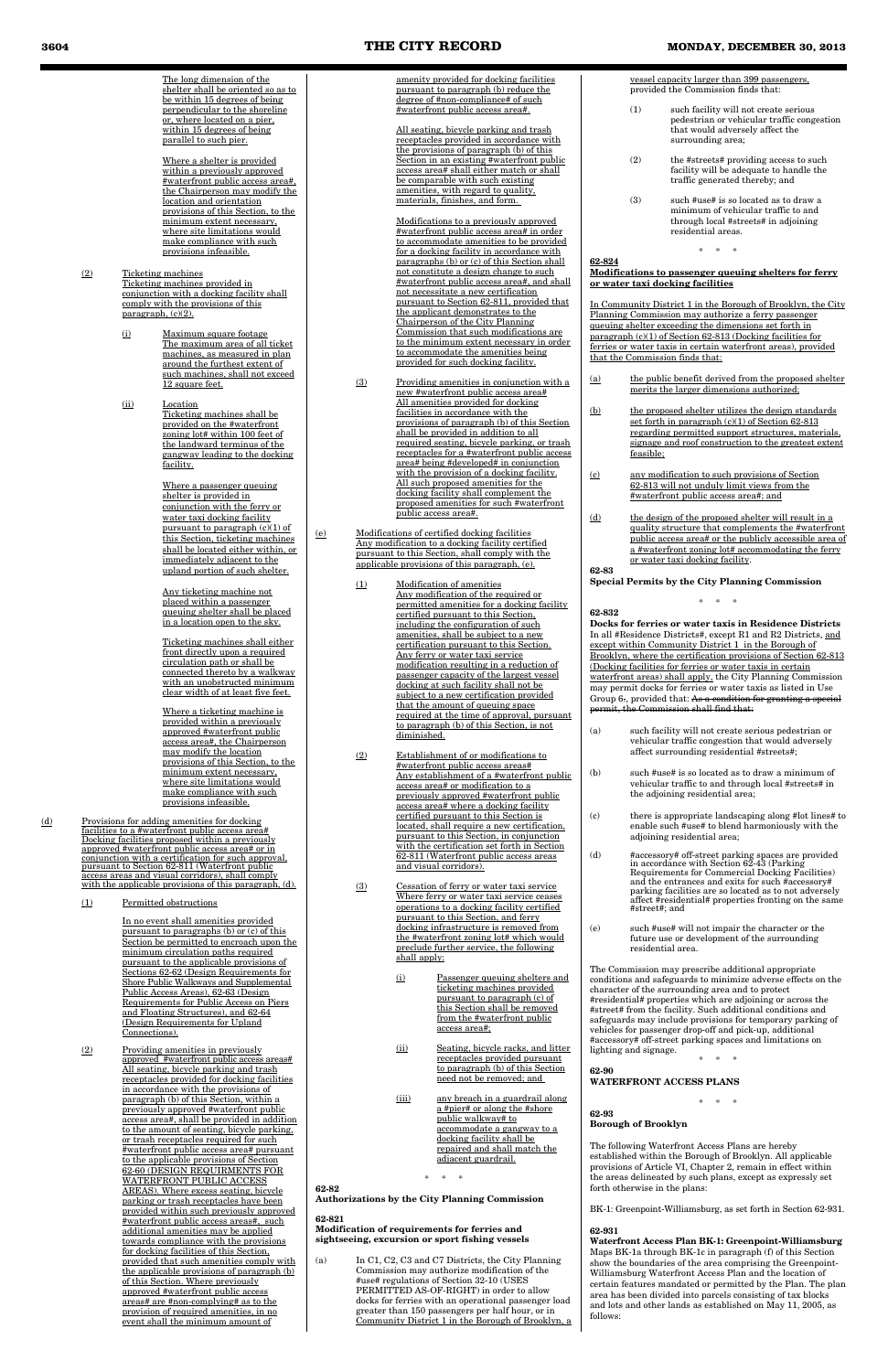- \* \* \* (c) Public access design reference standards Section 62-65 is hereby modified by the following provisions.
	- (1) Guardrails

In addition to the provisions of paragraph (a) of Section 62-651 (Guardrails, gates and other protective barriers), guardrails shall comply with Illustration A1 of this Section.

All guardrail components and hardware shall be in No. 316 Stainless Steel, passivated and bead blasted.

 $\left( 2\right)$ 

In addition to the provisions of Section 62-652, at least 50 percent of the required seating along any ublic walkway# or #supplemental public area# shall comply with Illustration B1 or B2 in this Section.

| YVETTE V. GRUEL, Calendar Officer |        |
|-----------------------------------|--------|
|                                   |        |
| <b>City Planning Commission</b>   |        |
| 22 Reade Street. Room 2E          |        |
| New York. New York 10007          |        |
| Telephone (212) 720-3370          |        |
|                                   | d24-j8 |
|                                   |        |

as shown on a diagram (for illustrative purposes only) dated September 23, 2013 and subject to the conditions of CEQR Declaration E-321.

## **FRANCHISE AND CONCESSION REVIEW COMMITTEE**

#### ■ **MEETING**

PUBLIC NOTICE IS HEREBY GIVEN THAT the Franchise and Concession Review Committee will hold a Public Meeting on Wednesday, January 8, 2014 at 2:30 P.M., at 22 Reade Street, 2nd Floor Conference Room, Borough of Manhattan.

NOTE: Individuals requesting Sign Language Interpreters should contact the Mayor's Office of Contract Services, Public Hearings Unit, 253 Broadway, 9th Floor, New York, NY 10007, (212) 788-7490, no later than SEVEN (7) BUSINESS DAYS PRIOR TO THE PUBLIC MEETING. TDD users should call Verizon relay service.

d27-j8

## **INDUSTRIAL DEVELOPMENT AGENCY**

## ■ **PUBLIC HEARINGS**

The New York City Industrial Development Agency (the "Agency") is empowered under the New York State Industrial Development Agency Act (constituting Title 1 of Article 18-A of the General Municipal Law), and Chapter 1082 of the 1974 Laws of New York, as amended, to issue nonrecourse revenue bonds to provide financing for qualified projects, and to enter into industrial and small industry incentive program transactions and other straight-lease transactions for the

benefit of qualified projects, and thereby advance the job opportunities, general prosperity and economic welfare of the people of the State of New York (the "State") and to improve their prosperity and standard of living. The Agency has been requested (i) to make available the proceeds of its bonds to be issued in the approximate aggregate dollar amounts, to be used by the persons, for the purposes, and at the addresses identified below, and (ii) to participate in industrial and small industry incentive program straight-lease transactions and other straight-lease transactions for the purposes and at the addresses also identified below. As used herein, "bonds" are bonds, the interest on which may be exempt from local and/or State and/or Federal income taxes; and the "City" shall mean The City of New York. As used herein with reference to bond amounts, "approximately" shall be deemed to mean up to such stated bond amount or a greater principal amount not to exceed 10% of such stated bond amount.



GUARDRAIL WITH METAL TOP Front Elevation Illustration A1

Straight-lease (Industrial Incentive Program) transaction for the benefit of Blue Shore LLC on behalf of A.K.S. International Inc., a mechanical contractor and fabricator of ducts, pipes, steel sheets and sheet metal products, in connection with the demolition of approximately 6,050 square feet of an existing approximately 14,400 square foot structure and the additional construction of an approximately 17,900 square feet for the total construction, renovation, equipping and/or furnishing of an approximately 26,250 two-story square foot building on an approximately 25,000 square foot parcel of land located at 19-02 38th Street, Astoria, New York 11105. The financial assistance proposed to be conferred by the Agency will consist of payments in lieu of City real property taxes, deferral of City and State mortgage recording taxes, and exemption from City and State sales and use taxes.



Pursuant to Section 859a of the General Municipal Law of the State of New York and Internal Revenue Code Section 147(f), the Agency will hold a hearing on the proposed financings and transactions set forth above at the office of New York City Economic Development Corporation ("NYCEDC"), 110 William Street, 4th Floor, New York, New York 10038, commencing at 10:00 A.M. on **Thursday, January 9, 2014**. Interested members of the public are invited to attend. The Agency will present information at such hearing on the proposed financings and transactions set forth above. Pursuant to subdivision 3 of the above-referenced Section 859a, the Agency will, in addition, provide an opportunity for the public to review at such hearing the project application and the cost-benefit analysis for each of the proposed financings and transactions. For those members of the public desiring to review project applications and cost benefit analyses before the date of the hearing, copies of these materials will be made available, starting on or about noon fourteen (14) days prior to the hearing. Persons desiring to obtain copies of these materials may visit the website of New York City Economic Development Corporation at www.nycedc.com or may call (212) 312-3598. Persons desiring to make a brief statement regarding the proposed financings and transactions should give prior notice to the Agency at the address or phone number shown below. Written comments may be submitted to the Agency to the attention of Ms. Frances Tufano at the address shown below. Please be advised that certain of the aforementioned proposed financings and transactions may possibly be removed from the hearing agenda prior to the hearing date. Information regarding such removals will be available by contacting ftufano@nycedc.com on or about noon on the Friday preceding the hearing.

> New York City Industrial Development Agency Attn: Ms. Frances Tufano 110 William Street, 5th Floor New York, New York 10038 (212) 312-3598

 $\bullet$  d<sub>30</sub>

## **LANDMARKS PRESERVATION COMMISSION**

■ **PUBLIC HEARINGS**

NOTICE IS HEREBY GIVEN that pursuant to the provisions of Title 25, chapter 3 of the Administrative Code of the City of New York (Sections 25-307, 25-308, 25-309, 25-313, 25-318, 25-320) (formerly Chapter 8-A, Sections 207-6.0, 207-7.0, 207-12.0, 207-17.0, and 207-19.0), on Tuesday, **January 7, 2014** at **9:30 A.M.** in the morning of that day, a public hearing will be held in the Conference Room at 1 Centre Street, 9th Floor, Borough of Manhattan with respect to the following properties and then followed by a public meeting. Any person requiring reasonable accommodation in order to participate in the hearing or attend the meeting should call or write the Landmarks Commission no later than five (5) business days before the hearing or meeting.

CERTIFICATE OF APPROPRIATENESS

BOROUGH OF QUEENS 14-3122 - Block 8020, lot 1– 706 Shore Road-Douglaston Historic District A modified Arts and Crafts style house designed by William F. Dominick and built in 1913. Application is to install a generator. Community District 11.



#### CERTIFICATE OF APPROPRIATENESS BOROUGH OF BROOKLYN 13-4030 - Block 2563, lot 34–

138 Greenpoint Avenue-Greenpoint Historic District A store designed by Wilson and Dassau and built in 1898 and later altered. Application is to legalize alterations to the facade completed without Landmarks Preservation Commission permit(s). Community District 1.

CERTIFICATE OF APPROPRIATENESS BOROUGH OF BROOKLYN 13-1833-Block 226, lot 33– 67 Pineapple Street-Brooklyn Heights Historic District A Greek Revival style rowhouse built in 1835. Application is to construct a rear yard addition. Zoned R7-1. Community District 2.

## CERTIFICATE OF APPROPRIATENESS

BOROUGH OF BROOKLYN 15-0431 - Block 189, lot 36– 122 Bond Street-Boerum Hill Historic District A Greek Revival style rowhouse built in 1854. Application is to remove bluestone sidewalk paving to enlarge a tree pit. Community District 2.

## ADVISORY REPORT

BOROUGH OF BROOKLYN 14-7868 - Block 1, lot 1– Jay Street at John Street-DUMBO Historic District A street created from landfill in the early 19th century. Application is to install paving, seating, fencing, and to construct a land bridge. Community District 2.

[DELETE EXISTING ILLUSTRATION]





[REPLACE WITH THIS ILLUSTRATION]

[DELETE EXISTING ILLUSTRATIONS]

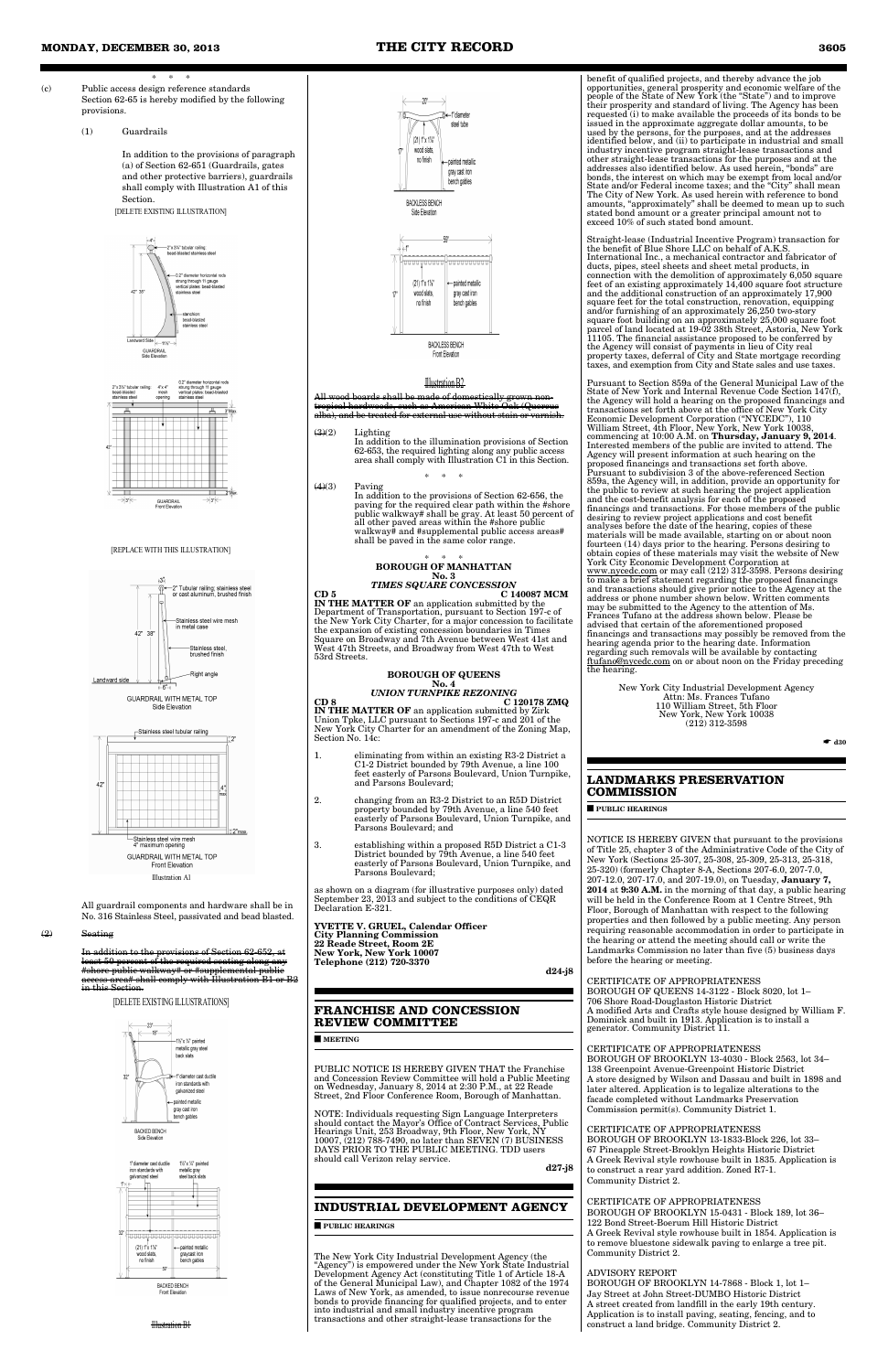CERTIFICATE OF APPROPRIATENESS BOROUGH OF BROOKLYN 14-4102 - Block 450, lot 28– 288 Carroll Street-Carroll Gardens Historic District A rowhouse built in 1872-73. Application is to construct rooftop and rear yard additions, and excavate the rear yard. Zoned R6B. Community District 6..

## CERTIFICATE OF APPROPRIATENESS

BOROUGH OF BROOKLYN 14-5916 - Block 307, lot 36– 230 Court Street-Cobble Hill Historic District A rowhouse built in the 1850s and altered with the installation of storefront. Application is to replace storefront infill and install a barrier-free access ramp. Community District 6.

## CERTIFICATE OF APPROPRIATENESS

BOROUGH OF BROOKLYN 15-0140 - Block 1067, lot 61– 777 Carroll Street-Park Slope Historic District A rowhouse, designed by John Magilligan, and built in 1888. Application is to alter the areaway. Zoned R7B. Community District 6.

## CERTIFICATE OF APPROPRIATENESS

BOROUGH OF BROOKLYN 15-0074-Block 1158, lot 81– 181 Park Place-Prospect Heights Historic District An Italianate style rowhouse built prior to 1869. Application is to construct a rooftop bulkhead and install a railing. Community District 8.

## CERTIFICATE OF APPROPRIATENESS

BOROUGH OF BROOKLYN 14-8735 - Block 5037, lot 17– 30 Rutland Road-Prospect Lefferts Gardens Historic District A neo-Tudor style rowhouse designed by Peter J. Collins and built in 1914-15. Application is to install rooftop solar panels. Community District 9.

## CERTIFICATE OF APPROPRIATENESS

BOROUGH OF MANHATTAN 14-9648 – Block 23, lot 19- 18 Broad Street – The New York Stock Exchange – Individual Landmark

A neo-Classical style building designed by George B. Post and built in 1901-03. Application is to install a Fast Security Shutter. Community District 1.

## CERTIFICATE OF APPROPRIATENESS

BOROUGH OF MANHATTAN 15-1388 -Block 87, lot 1– 209 Broadway - St. Paul's Chapel and Graveyard-Individual Landmark

A Georgian style church designed by Thomas McBean and built in 1764-66. Application is to modify landscaping in the graveyard. Community District 1.

## CERTIFICATE OF APPROPRIATENESS

BOROUGH OF MANHATTAN 14-9096 - Block 46, lot 3– 100 Broadway-American Surety Company Building-Individual Landmark

A neo-Renaissance style office building designed by Bruce Price and built in 1894-1896, and enlarged in the 1920s with additions designed by Herman Lee Meader. Application is to install signage. Community District 1.

## CERTIFICATE OF APPROPRIATENESS

BOROUGH OF MANHATTAN 13-7147 - Block 97, lot 31– 40 Peck Slip-South Street- Seaport Historic District A commercial building built c. 1813. Application is to construct a rooftop addition, install storefront infill, flagpoles, and modify the fire-escape. Zoned C6-2A LM. Community District 1.

## CERTIFICATE OF APPROPRIATENESS

BOROUGH OF MANHATTAN 15-0963 - Block 220, lot 7502– 28 Laight Street-Tribeca North Historic District A store and loft building designed by Richard Berger and built in 1889-90. Application is to install rooftop mechanical equipment. Community District 1.

## CERTIFICATE OF APPROPRIATENESS

BOROUGH OF MANHATTAN 15-0699 - Block 486, lot 28– 57-63 Greene Street-SoHo-Cast Iron Historic District A store building designed by Edward H. Kendell and built in 1876-77. Application is to extend an existing elevator bulkhead. Community District 2.

BOROUGH OF MANHATTAN 13-8988 - Block 1381, lot 49– 791 Madison Avenue-Upper East Side Historic District An Italianate/neo-Grec style rowhouse designed by F.S. Barus and built in 1871. Application is to alter the facades. Community District 8. **d23-j7** 

## CERTIFICATE OF APPROPRIATENESS BOROUGH OF MANHATTAN 14-9729 - Block 574, lot 35– 18 West 11th Street-Greenwich Village Historic District A rowhouse designed by Hugh Hardy and built in 1979. Application is to construct a new rear facade and a rooftop addition, and excavate the cellar. Zoned R6. Community District 2.

CERTIFICATE OF APPROPRIATENESS BOROUGH OF MANHATTAN 13-0395 - Block 520, lot 54– 43 King Street-Charlton-King-Vandam Historic District A rowhouse originally built c. 1830, and altered c.1955. Application is to alter the front facade and construct rear yard and rooftop additions. Zoned R-6. Community District 2.

## CERTIFICATE OF APPROPRIATENESS BOROUGH OF MANHATTAN 14-7393 - Block 738, lot 78/79– 58-60 9th Avenue-Gansevoort Market Historic District A pair of Greek Revival style rowhouses built in 1841-42. Application is to excavate the cellar. Zoned C6-2A. Community District 4.

#### CERTIFICATE OF APPROPRIATENESS BOROUGH OF MANHATTAN 14-9694 – Block 1197, lot 12- 51 West 83rd Street - Upper West Side/Central Park West Historic District

An Italianate style rowhouse built in 1870-74. Application is to construct rear yard and rooftop additions, and excavate the rear yard. Zoned R8D. Community District 7.

## CERTIFICATE OF APPROPRIATENESS

BOROUGH OF MANHATTAN 14-4536- Block 1149, lot 17– 137 West 77th Street-Upper West Side/Central Park West Historic District

A Renaissance Revival style rowhouse designed by Henry L. Harris and built in 1891-92. Application is to construct a rear yard extension, rooftop bulkhead, and install lot line windows. Zoned R8B. Community District 7.

## CERTIFICATE OF APPROPRIATENESS BOROUGH OF MANHATTAN 14-9415 - Block 1200, lot 61– 64 West 87th Street-Upper West Side/Central Park West Historic District

A Jacobean Revival style rowhouse designed by Clarence True and built in 1894-95. Application is to construct rear yard and rooftop additions, reconstruct the rear façade, and excavate the cellar. Zoned R2. Community District 7.

## CERTIFICATE OF APPROPRIATENESS

BOROUGH OF MANHATTAN 14-9982 - Block 1218, lot 129– 110 West 88th Street-Upper West Side/Central Park West Historic District

A vacant lot. Application is to construct a new building. Zoned R7. Community District 7.

## CERTIFICATE OF APPROPRIATENESS

BOROUGH OF MANHATTAN 15-0053 - Block 1229, lot 8– 2265 Broadway-Riverside-West End Historic District Extension I

A Renaissance Revival style flats building with a commercial ground floor designed by George F. Pelham and built in 1899- 1900. Application is to install storefront infill. Community District 7.

## CERTIFICATE OF APPROPRIATENESS

BOROUGH OF MANHATTAN 14-1733-Block 1245, lot 92– 332 West 84th Street-Riverside-West End Historic District Extension I

A Romanesque Revival style rowhouse designed by Joseph H. Taft and built in 1888-89. Application is to construct rooftop and rear yard additions. Zoned R8B. Community District 7.

## CERTIFICATE OF APPROPRIATENESS

BOROUGH OF MANHATTAN 15-0534 - Block 1380, lot 29– 45 East 65th Street-Upper East Side Historic District A neo-Georgian style rowhouse designed by Hoppin and Koen and built in 1909-10. Application is to construct a rooftop addition, and to alter the rear facade. Zoned R8B/LH1A. Community District 8.

## CERTIFICATE OF APPROPRIATENESS

## PUBLIC HEARING ITEMS

**Public Hearing Item No. 1** TIME: 3:30 P.M. LP-2561 ARDSLEY GARAGE, 165 East 77th Street (aka 159-165 East

77th Street), Manhattan. *Landmark Site:* Borough of Manhattan Tax Map Block 1412, Lot 25 [Community District 08]

## **Public Hearing Item No. 2**

TIME: 3:40 P.M.

LP-2564

(FORMER) FIREHOUSE ENGINE COMPANY 29, 160 Chambers Street, Borough of Manhattan. *Landmark Site:* Borough of Manhattan Tax Map Block 137, Lot 25 [Community District 01]

**Public Hearing Item No. 3** TIME: 3:50 – 4:00 P.M. LP-2565 SALVATION ARMY TERRITORIAL HEADQUARTERS, 120-130 West 14th Street, Manhattan. *Landmark Site:* Borough of Manhattan Tax Map Block 609, Lot 23, in part [Community District 02]

**Public Hearing Item No. 4** Time: 4:00 P.M. LP-2547 PROPOSED PARK AVENUE HISTORIC DISTRICT, Borough of Manhattan

## *Boundary Description*

**Area I** The Park Avenue Historic District Area I consists of the properties bounded by a line beginning at southwest corner of Park Avenue and East 96th Street, extending northerly along the western curbline of Park Avenue, westerly along the northern property line of 1246 Park Avenue, southerly along the western property line of 1246 Park Avenue, across East 96th Street, continuing southerly along the western property line of 1230 Park Avenue, westerly along the northern property line of 1220 Park Avenue, southerly along the western property line of 1220 Park Avenue and across East 95th Street to the southern curbline of East 95th Street, westerly along said curbline, southerly along the western building line of 1200 Park Avenue to the northern curbline of East 94th Street, easterly along said curbline to a point formed by its intersection with a line extending northerly from the western property line of 1192 Park Avenue, southerly along said line across East 94th Street and along the western property line of 1192 Park Avenue, easterly along the southern property line of 1192 Park Avenue and across Park Avenue to the eastern curbline, northerly along said curbline, easterly along the southern curbline of East 94th Street to a point formed by its intersection with a line extending southerly from the eastern property line of 1197 Park Avenue, northerly across East 94th Street and along the eastern property line of 1197 Park Avenue, westerly along the northern property line of 1197 Park Avenue, northerly along the eastern curbline of Park Avenue, easterly along the southern curbline of East 95th Street to a point formed by its intersection with a line extending southerly from the eastern property line of 1225 Park Avenue, northerly across East 95th Street and along the eastern property line of 1225 Park

Avenue, westerly along the northern property line of 1225 Park Avenue, northerly along the eastern property line of 1235 Park Avenue, and westerly along the southern curbline of East 96th Street and across Park Avenue to the point of the beginning.

**Area II** The Park Avenue Historic District Area II consists of the properties bounded by a line beginning at the southeast corner of Park Avenue and East 79th Street, extending northerly across East 79th Street and along the eastern curbline of Park Avenue to a point formed by its intersection with a line extending easterly from the southern property line of 908 Park Avenue, then westerly across Park Avenue and along said property line, northerly along the western property line of 908 Park Avenue and across East 80th Street to its northern curbline, westerly along said curbline to a point formed by its intersection with a line extending southerly from the western property line of 920 Park Avenue, northerly along said property line, easterly along the northern property line of 920 Park Avenue, northerly along the western property line of 930 Park Avenue and across East 81st Street to its northern curbline, westerly along said curbline to a point formed by its intersection with a line extending southerly from the western property line of 940 Park Avenue, northerly along the western property lines of 940, 944 and 950 Park Avenue and across East 82nd Street to its northern curbline, westerly along said curbline to a point formed by its intersection with a line extending southerly from the western property line of 960 Park Avenue, northerly along said property line, easterly along the northern property line of 960 Park Avenue, northerly along the western property line of 970 Park Avenue and across East 83rd Street to its northern curbline, westerly along said curbline to the westernmost edge of the 1899-1901 wing of the Loyola School at 978 Park Avenue (Block 1495, Lot 32 in part), northerly along a line following the westernmost edge of the 1899-1901 wing of the Loyola School, westerly along the southern property line of 990 Park Avenue (Block 1495, Lot 33), northerly along the western property line of 990 Park Avenue to the southern curbline of East 84th Street, easterly along said curbline to a point formed by its intersection with a line extending southerly from the western property line of 1000 Park Avenue, northerly across East 84th Street and along said property line, easterly along the northern property line of 1000 Park Avenue, northerly along the western property line of 1012 Park Avenue to the southern curbline of East 85th Street, easterly along said curbline to a point formed by its intersection with a line extending southerly from the western property line of 1020 Park Avenue, northerly across East 85th Street and along said property line, westerly along a portion of the southern property line of 1036 Park Avenue, northerly along the western property line of 1036 Park Avenue and across East 86th Street to its northern curbline, westerly along said curbline to a point formed by its intersection with a line extending southerly from the western property line of 1040 Park Avenue, northerly along the western property lines of 1040 and 1050 Park Avenue to the southern curbline of East 87th Street, easterly along said curbline to a point formed by its intersection with a line extending southerly from the western property line of 1060 Park Avenue, northerly across East 87th Street and along said property line, westerly along a portion of the southern property line of 1070 Park Avenue, northerly along a portion of the western property line of 1070 Park Avenue, westerly along a portion of the southern property line of 1070 Park Avenue, northerly along a portion of the westerly property line 1070 Park Avenue and across East 88th Street to its northern curbline, westerly along said curbline to a point formed by its intersection with a line extending southerly from the western property line of 1088 Park Avenue, northerly along said property line and cross East 89th Street to its northern curbline, westerly along said curbline to a point formed by its intersection with a line extending southerly from the western property line of 1100 Park Avenue, northerly along said property line, easterly along the northern property line of 1100 Park Avenue, northerly along the western property line of 1112 Park Avenue to the southern curbline of East 90th Street, westerly along said curbline to a point formed by its intersection with a line extending southerly from the western property line of 1120 Park Avenue, northerly across East 90th Street and along said property line, easterly along the northern property line of 1120 Park Avenue, northerly along the western property line of 1128 Park Avenue to the centerline of East 91st Street, westerly along said centerline to a point formed by its intersection with a line extending southerly from the western property line of 1144 Park Avenue, northerly along said line to the northern curbline of East 91st Street, easterly along said curbline and across Park Avenue to a point formed by its intersection with a line extending northerly from the eastern property line of 1133 Park Avenue, southerly across East 91st Street and along said property line and a portion of the eastern property line of 1125 Park Avenue, easterly along a portion of the northern property line of 1125 Park Avenue, southerly along a portion of the eastern property line of 1125 Park Avenue and across East 90th Street to its southern curbline, easterly along said curbline to a point formed by its intersection with a line extending northerly from the eastern property line of 1111 Park Avenue, southerly along said property line, westerly along the southern property line of 1111 Park Avenue, southerly along the eastern property line of 1105 Park Avenue and across East 89th Street to its southern curbline, easterly along said curbline to a point formed by its intersection with a line extending northerly from the eastern property line of 1095 Park Avenue, southerly along said property line, westerly along the southern property line of 1095 Park Avenue, southerly along the eastern property line of 1085 Park Avenue and across East 88th Street to its southern curbline, easterly along said curbline to a point formed by its intersection with a line extending northerly from the eastern property line of 1075 Park Avenue, southerly along said property line, westerly along the southern property line of 1075 Park Avenue, southerly along the eastern property lines of 1067 and 1061 Park Avenue and across East 87th Street to its southern curbline, easterly along said curbline to a point formed by its intersection with a line extending northerly from the eastern property line of 100 East 87th Street, southerly along the eastern property lines of 100 East 87th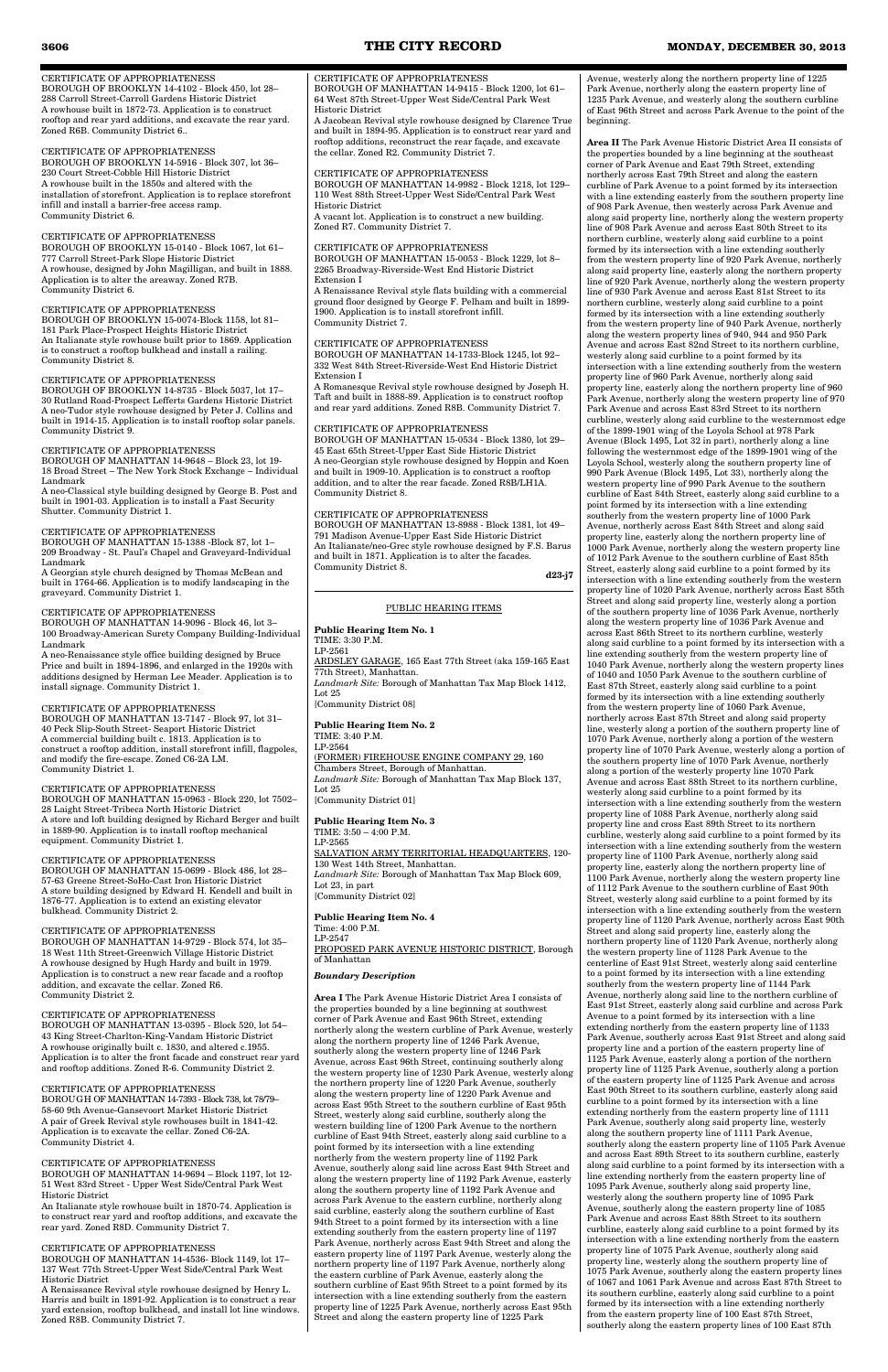Street and 1049 Park Avenue, westerly along the southern property line of 1049 Park Avenue, southerly along the eastern property line of 1041 Park Avenue and across East 86th Street to its southern curbline, easterly along said curbline to a point formed by its intersection with a line extending northerly from the eastern property line of 1031 Park Avenue, southerly along said property line, easterly along the northern property lines of 1025 and 1021 Park Avenue, southerly along the eastern property line of 1021 Park Avenue to the northern curbline of East 85th Street, westerly along said curbline to a point formed by its intersection with a line extending northerly from the eastern property line of 1015 Park Avenue, southerly across East 85th Street and the eastern property lines of 1015 and 1009 Park Avenue, westerly along the southern property line of 1009 Park Avenue, southerly along the eastern property of 1001 Park Avenue and across East 84th Street to its southern curbline, easterly along said curbline to a point formed by its intersection with a line extending northerly from the eastern property line of 993 Park Avenue, southerly along said property line, easterly along the northern property line of 983 Park Avenue, southerly along the eastern property line of 983 Park Avenue and across East 83rd Street to its southern curbline, westerly along said curbline to a point formed by its intersection with a line extending northerly from the eastern property line of 975 Park Avenue, southerly along said property line, westerly along a portion of the southern property line of 975 Park Avenue, southerly along the eastern property line of 969 Park Avenue, across East 82nd Street, and continuing along the eastern property lines of 957 and 951 Park Avenue, easterly along the northern property line of 941 Park Avenue, southerly along the eastern property line of 941 Park Avenue to the northern curbline of East 81st Street, westerly along said curbline to a point formed by its intersection with a line extending northerly from the eastern property line of 935 Park Avenue, southerly across East 81st Street and along the eastern property lines of 935, 929, and 925 Park Avenue to the northern curbline of East 80th Street, easterly along said curbline to a point formed by its intersection with a line extending northerly from the eastern property line of 911 Park Avenue, southerly across East 80th Street and along said property line, westerly along the southern property line of 911 Park Avenue, southerly along the eastern property line of 903 Park Avenue and across East 79th Street to its southern curbline, and westerly along said curbline to the point of the beginning.

**d27-j13**

## **CITYWIDE ADMINISTRATIVE SERVICES**

**OFFICE OF CITYWIDE PURCHASING** ■ **NOTICE**

The Department of Citywide Administrative Services, Office of Citywide Purchasing is currently selling surplus assets on the internet. Visit

http://www.publicsurplus.com/sms/nycdcas.ny/browse/home. To begin bidding, simply click on 'Register' on the home page. There are no fees to register. Offerings may include but are not limited to: office supplies/equipment, furniture, building supplies, machine tools, HVAC/plumbing/electrical equipment, lab equipment, marine equipment, and more. Public access to computer workstations and assistance with placing bids is available at the following locations:

- DCAS Central Storehouse, 66-26 Metropolitan Avenue, Middle Village, NY 11379
- DCAS, Office of Citywide Purchasing, 1 Centre Street, 18th Floor, New York, NY 10007.

**jy24-d31**

## **OWNERS ARE WANTED BY THE PROPERTY CLERK DIVISION OF THE NEW YORK CITY POLICE DEPARTMENT.**

**The following listed property is in the custody, of the Property Clerk Division without claimants.**

**Recovered, lost, abandoned property, property obtained from prisoners, emotionally disturbed, intoxicated and deceased persons; and property obtained from persons incapable of caring for themselves.**

**Motor vehicles, boats, bicycles, business machines, cameras, calculating machines, electrical and optical property, furniture, furs, handbags, hardware, jewelry, photographic equipment, radios, robes, sound systems, surgical and musical instruments, tools, wearing apparel, communications equipment, computers, and other miscellaneous articles.**

## **INQUIRIES**

**Inquiries relating to such property should be made in the Borough concerned, at the following office of the Property Clerk.**

**FOR MOTOR VEHICLES (All Boroughs):**

- **\* Springfield Gardens Auto Pound, 174-20 North Boundary Road,**
- **Queens, NY 11430, (718) 553-9555 \* Erie Basin Auto Pound, 700 Columbia Street,**
- **Brooklyn, NY 11231, (718) 246-2030**

## **FOR ALL OTHER PROPERTY**

- **\* Manhattan 1 Police Plaza, New York, NY 10038, (646) 610-5906.**
- **\* Brooklyn 84th Precinct, 301 Gold Street,**
- **Brooklyn, NY 11201, (718) 875-6675. \* Bronx Property Clerk - 215 East 161 Street,**
- **Bronx, NY 10451, (718) 590-2806. \* Queens Property Clerk - 47-07 Pearson Place,**
- **Long Island City, NY 11101, (718) 433-2678. \* Staten Island Property Clerk - 1 Edgewater Plaza, Staten Island, NY 10301, (718) 876-8484.**

**j1-d31**

*"Compete To Win" More Contracts! Thanks to a new City initiative - "Compete to Win" - the NYC Department of Small Business Services offers a new set of FREE services to help create more opportunities for minority and women-owned businesses to compete, connect and grow their business with the City. With NYC Construction Loan, Technical Assistance, NYC Construction Mentorship, Bond Readiness, and NYC Teaming services, the City will be able to help even more small businesses than before.*

● *Win More Contracts at nyc.gov/competetowin*

*"The City of New York is committed to achieving excellence in the design and construction of its capital program, and building on the tradition of innovation in architecture and engineering that has contributed to the City's prestige as a global destination. The contracting opportunities for construction/construction services and construction-related services that appear in the individual agency listings below reflect that commitment to excellence."*

> **DINNERS, KOSHER, GLATT, PASSOVER - DOC, SHELF STABLE** – Competitive Sealed Bids – PIN# 8571300419 – AMT: \$1,308,000.00 – TO: Alle Processing Corporation, 56-20 59th Street, Maspeth, NY 11378. ↑

## **HHS ACCELERATOR**

To respond to human services Requests for Proposals (RFPs) released Fall 2013 and later, vendors must first complete and submit an electronic prequalification application using the City's Health and Human Services (HHS) Accelerator System. The HHS Accelerator System is a web-based system maintained by the City of New York for use by its human services Agencies to manage procurement. To establish this, the City of New York is using the innovative procurement method, as permitted and in accordance with Section 3-12 of the Procurement Policy Board Rules of the City of New York ("PPB Rules"). The new process will remove redundancy by capturing information about boards, filings, policies, and general service experience centrally. As a result, specific proposals for funding will be more focused on program design, scope, and budget.

Important information about the new method

- Prequalification applications are required every three
- years ● Documents related to annual corporate filings must be
- submitted on an annual basis to remain eligible to compete  $\bullet$  Prequalification applications will be reviewed to validate
- compliance with corporate filings, organizational capacity, and relevant service experience ● Approved organizations will be eligible to compete and
- would submit electronic proposals through the system.

RFPs to be managed by HHS Accelerator are listed on the NYC Procurement Roadmap located at

http://www.nyc.gov/html/hhsaccelerator/html/roadmap/road map.shtml. All current and prospective vendors should frequently review information listed on roadmap to take full advantage of upcoming opportunities for funding.

## **Participating NYC Agencies**

HHS Accelerator, led by the Deputy Mayor for Health and Human Services, is governed by an Executive Steering Committee of Agency Heads who represent the following NYC

Client and Community- based Services Agencies: Administration for Children's Services (ACS) Department for the Aging (DFTA) Department of Corrections (DOC) Department of Health and Mental Hygiene (DOHMH) Department of Homeless Services (DHS) Department of Probation (DOP) Department of Small Business Services (SBS) Department of Youth and Community Development (DYCD) Housing and Preservation Department (HPD) Human Resources Administration (HRA) Office of the Criminal Justice Coordinator (CJC)

To sign up for training on the new system, and for additional information about HHS Accelerator, including background materials, user guides and video tutorials, please visit www.nyc.gov/hhsaccelerator.

## **ADMINISTRATION FOR CHILDREN'S SERVICES**

■ **SOLICITATIONS**

*Human/Client Services*

## **NON-SECURE DETENTION GROUP HOMES** –

Negotiated Acquisition – Judgment required in evaluating proposals - PIN# 06813N0006 – DUE 06-30-15 AT 2:00 P.M. The Administration for Children's Services, Division of Youth and Family Justice is soliciting applications from organizations interested in operating non-secure detention

group homes in New York City. This is an open-ended solicitation.

*Use the following address* unless otherwise specified in notice, to secure, examine or submit bid/proposal documents, vendor pre-qualification and other forms; specifications/blueprints; other information; and for opening and reading of bids at date and time specified above.

*Administration for Children's Services, 150 William Street, 9th Floor, New York, NY 10038.* 

*Michael Walker (212) 341-3617; Fax: (917) 551-7239;*

*michael.walker@dfa.state.ny.us*

**o31-a20**

## ■ **AWARDS**

*Services (Other Than Human Services)*

**EXPERT WITNESS SERVICE** – Negotiated Acquisition – PIN# 06806N0004CNVN004 – AMT: \$40,000.00 – TO: Eileen

- C. Treacy, PH.D., 1516 Stadium Avenue, Bronx, NY 10465. ● **EXPERT WITNESS SERVICE** – Negotiated Acquisition
- PIN# 06806N0001CNVN004 AMT: \$50,000.00 TO: Anne H Meltzer Psy D PC, 15 Leatherstocking Lane, Scarsdale, NY 10583.

## ● **EXTRAORDINARY NEEDS FOSTER CARE**

**SERVICES (ENFC/NCIB)** – Negotiated Acquisition – PIN# 06807N0012CNVN003 – AMT: \$231,401.00 – TO: Ferncliff Manor for the Retarded Inc., 1154 Saw Mill River Road, Yonkers, NY 10710.

Pursuant to PPB Rule 3-04(b)(iii).

## **CITYWIDE ADMINISTRATIVE SERVICES**

**OFFICE OF CITYWIDE PURCHASING**

■ **SOLICITATIONS**

 $\bullet$  d<sub>30</sub>

*Goods*

**ASPHALT CEMENT, PREPACKED** – Competitive Sealed Bids – PIN# 8571400154 – DUE 01-27-14 AT 10:30 A.M. A copy of the bid can be downloaded from the City Record Online site at

http://a856-internet.nyc.gov/nycvendoronline/home.asp. Enrollment is free. Vendors may also request the bid by contacting Vendor Relations via email at dcasdmssbids@dcas.nyc.gov, by telephone at (212) 669-8610 or by fax at (212) 669-7603.

*Use the following address* unless otherwise specified in notice, to secure, examine or submit bid/proposal documents, vendor pre-qualification and other forms; specifications/blueprints; other information; and for opening and reading of bids at date and time specified above.

*Department of Citywide Administrative Services, 1 Centre Street, 18th Floor, New York, NY 10007. Veronica Vanderpool (212) 669-8517; Fax: (212) 669-7581; vvanderpool@dcas.nyc.gov*

*City Certified Minority and Women - Owned Business Enterprises (M/WBEs) are encouraged to respond to all DCAS solicitations for competitive Bids/Proposals.*

## $\bullet$  d<sub>30</sub>

*Services (Other Than Human Services)*

**PUBLIC SURPLUS ONLINE AUCTION** – Other – PIN# 0000000000 – DUE 12-31-14.

*Use the following address* unless otherwise specified in notice, to secure, examine or submit bid/proposal documents, vendor pre-qualification and other forms; specifications/blueprints; other information; and for opening and reading of bids at date and time specified above.

*Department of Citywide Administrative Services, 66-26 Metropolitan Avenue, Queens Village, NY 11379. Donald Lepore (718) 417-2152; Fax: (212) 313-3135; dlepore@dcas.nyc.gov*

**s6-f25** 

■ **AWARDS**

## *Goods*

#### ■ **VENDOR LISTS**

*Goods*

## **EQUIPMENT FOR DEPARTMENT OF SANITATION** –

In accordance with PPB Rules, Section 2.05(c)(3), an acceptable brands list will be established for the following equipment for the Department of Sanitation:

A. Collection Truck Bodies B. Collection Truck Cab Chassis C. Major Component Parts (Engine, Transmission, etc.)

Applications for consideration of equipment products for inclusion on the acceptable brands list are available from: Mr. Edward Andersen, Procurement Analyst, Department of Citywide Administrative Services, Office of Citywide Procurement, 1 Centre Street, 18th Floor, New York, NY 10007. (212) 669-8509.

 $j2-d31$ 

## **CORRECTION**

**CENTRAL OFFICE OF PROCUREMENT**

■ **AWARDS**

*Services (Other Than Human Services)*

**ENGINEERING AND DESIGN SERVICES** – Emergency Purchase – PIN# 072201403CPD – AMT: \$879,136.00 – TO: Urbahn Architects, PLLC, 49 West 37th Street, 6th Floor, New York 10018.

## **PROPERTY DISPOSITION**

# **PROCUREMENT**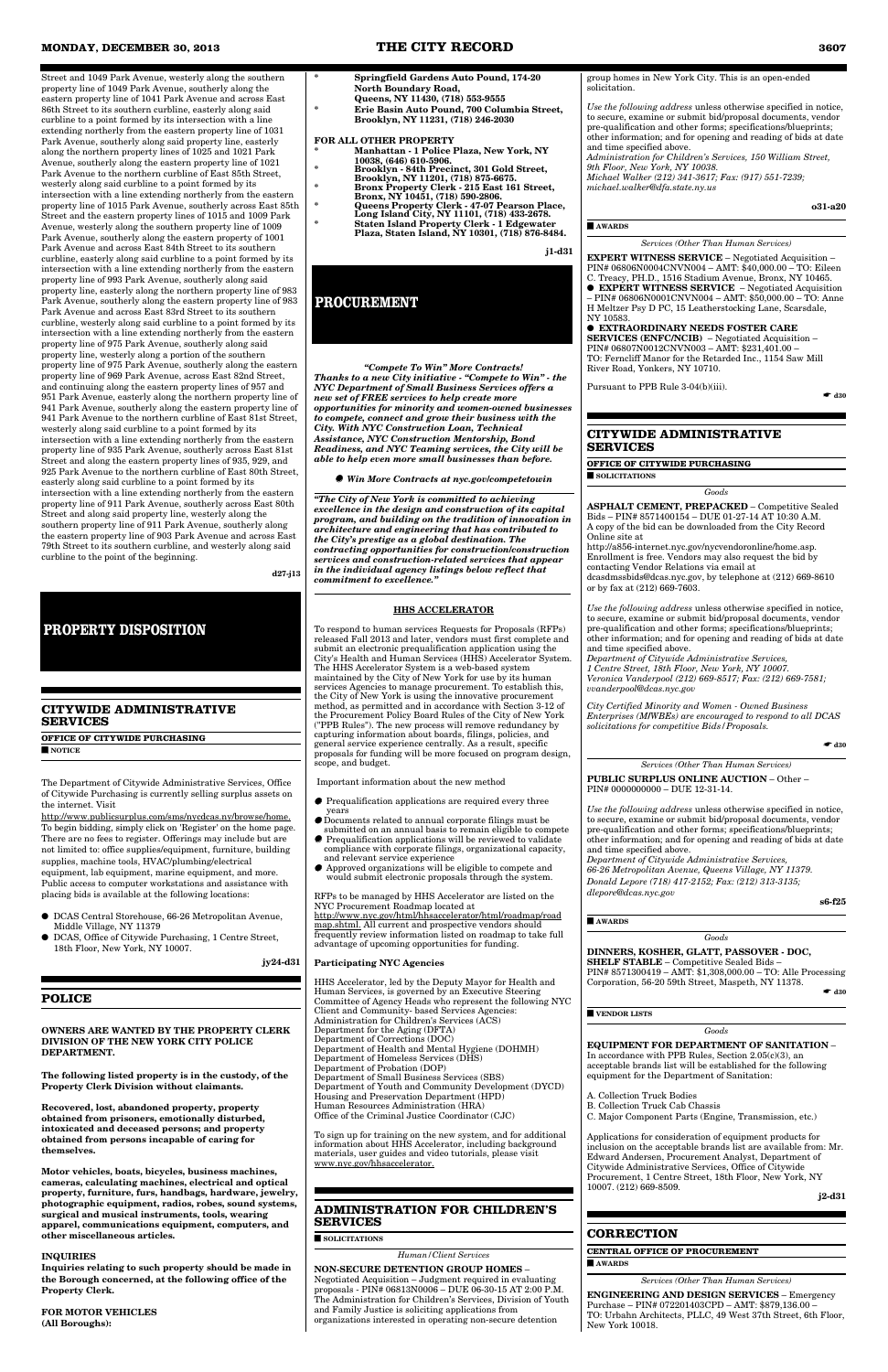For the Relocation of Donald Cranston, Judicial Center (DCJC) to Rose M. Singer Modular 17, located on Rikers Island, due to Hurricane Sandy. This storm caused a significant amount of structural damage along the foundation of approximately 24 trailers and buildings along Rikers Island North Shoreline. DOC received written approvals from Law and the Comptroller Department.

 $\bullet$  d<sub>30</sub>

## **DESIGN & CONSTRUCTION**

#### ■ **AWARDS**

*Construction/Construction Services*

**BRONX RIVER ART CENTER RENOVATION, THE BRONX** – Competitive Sealed Bids – PIN# 85013B0075001 – AMT: \$8,113,500.00 – TO: S and N Builders, Inc., 156 East 3rd Street, Mount Vernon, NY 10550. PROJECT ID: PV467BRAC-R/DDC PIN: 8502013PV0012C.

 $\bullet$  d<sub>30</sub>

## **EDUCATION**

**CONTRACTS AND PURCHASING** ■ **SOLICITATIONS**

*Human/Client Services*

**COGNOS ACCELERATED VALUE PROGRAM SERVICES** – Competitive Sealed Bids – PIN# B2441040 – DUE 01-30-14 AT 4:00 P.M. – The New York City Department of Education (DOE) is seeking a single contractor to provide expert assistance and guidance to resolve production and development issues that DOE personnel cannot solve on their own when utilizing IBM/Cognos reporting software. The selected contractor will provide the Cognos, Accelerated Value Program Services support which provides dedicated phone, web and email 24 X 7 X 365 support. If you cannot download this bid solicitation, send an e-mail to VendorHotline@schools.nyc.gov with the solicitation number and title in the subject line of the e-mail. Submit your questions to XCerda@schools.nyc.gov.

Bid Opening Date and Time: Friday, January 31, 2014 at 11:00 A.M.

The New York City Department of Education (DOE) strives to give all businesses, including Minority and Women-Owned Business Enterprises (M/WBEs), an equal opportunity to compete for DOE procurements. The DOE's mission is to provide equal access to procurement opportunities for all qualified vendors, including M/WBEs, from all segments of the community. The DOE works to enhance the ability of M/WBEs to compete for contracts. DOE is committed to ensuring that M/WBEs fully participate in the procurement process.

*Use the following address* unless otherwise specified in notice, to secure, examine or submit bid/proposal documents, vendor pre-qualification and other forms; specifications/ blueprints; other information; and for opening and reading of bids at date and time specified above. *Department of Education, 65 Court Street, Room 1201, Brooklyn, NY 11201. Vendor Hotline (718) 935-2300;*

*vendorhotline@schools.nyc.gov*

 $\bullet$  d<sub>30</sub>

## **ENVIRONMENTAL PROTECTION**

#### ■ **SOLICITATIONS**

*Construction Related Services*

**LEAD ABATEMENT AND REMOVAL AT DEP FACILITIES THROUGHOUT THE 5 BOROUGHS OF NYC** – Competitive Sealed Bids – PIN# 82613FMCLED2 – DUE 01-21-14 AT 11:30 A.M. – PROJECT NO.: FMCLEAD02-13. Document Fee: \$80.00. There will be a prebid conference on 1/13/14, 11:00 A.M. at 59-17 Junction Blvd., 11th Floor Conference Room. Project Manager, Peggy Henderson, (718) 595-4384. Please be advised, this contract is subject to the Project Labor Agreement.

*Use the following address* unless otherwise specified in notice, to secure, examine or submit bid/proposal documents, vendor pre-qualification and other forms; specifications/ blueprints; other information; and for opening and reading of bids at date and time specified above. *Department of Environmental Protection, 59-17 Junction Blvd., 17th Floor, Flushing, NY 11373. Fabian Heras (718) 595-4472; fheras@dep.nyc.gov*

# **FINANCE**

## ■ **SOLICITATIONS**

#### *Services (Other Than Human Services)*

in evaluating proposals - PIN# 09614L0016001 – AMT: \$200,000.00 – TO: NYC Gay and Lesbian Anti-Violence Project, 240 West 35th Street, New York, NY 10001. TERM: 7/1/2013 - 6/30/2014. PIN: 14LHEEI01201.  $\bullet$  d<sub>30</sub>

**RESPONSIBLE BANKING BILL** – Request for Information – PIN# 836RFI14001 – DUE 01-24-14 AT 5:00 P.M. – The City of New York (City) acting through its Department of Finance (Finance) seeks responses to this RFI regarding the provision of a biennial needs assessment of the state of banking services in New York City, including establishing benchmarks and best practices and reporting of designated bank performances for the Community Investment Advisory Board (CIAB) within the Department of Finance.

This RFI is intended to solicit information and identify potential vendors for the above CIAB requirements.

*Use the following address* unless otherwise specified in notice, to secure, examine or submit bid/proposal documents, vendor pre-qualification and other forms; specifications/ blueprints; other information; and for opening and reading of bids at date and time specified above. *Department of Finance, 66 John Street, 12th Floor, New York, NY 10038. Bashar Assana (212) 291-4898; Fax: (212) 487-3027; Assanab@finance.nyc.gov*

☛ **d30**

## **HEALTH AND HOSPITALS CORPORATION**

**The New York City Health and Hospitals Corporation is regularly soliciting bids for supplies and equipment at its Central Purchasing Offices, 346 Broadway, New York City, Room 516, for its Hospitals and Diagnostic and Treatment Centers. All interested parties are welcome to review the bids that are posted in Room 516 weekdays between 9:00 a.m. and 4:30 p.m. For information regarding bids and the bidding process, please call (212) 442-4018.**

**j1-d31** 00-000000

## **HOUSING AUTHORITY**

■ **SOLICITATIONS**

#### *Goods & Services*

**SMD\_ROCK SALT** – Competitive Sealed Bids – RFQ# 60354 RS – DUE 01-09-14 AT 10:39 A.M. ● **SMD\_CALCIUM CHLORIDE** – Competitive Sealed Bids – RFQ# 60349 RS – DUE 01-09-14 AT 10:36 A.M.

Interested firms may obtain a copy and submit it on NYCHA's website: Doing Business with NYCHA. Http://www.nyc.gov/html/nycha/html/business.shtml. http://www.nyc.gov/html/nycha/html/business/sellingtonycha. shtml

Vendors are instructed to access the "Register Here" line for "New Vendor;" if you have supplied goods or services to NYCHA in the past and you have your log-in credentials, click the "Log into iSupplier" link under "Existing Upon access, reference applicable RFQ number per solicitation.

Vendor electing to submit a non-electronic bid (paper document) will be subject to a \$25.00 non-refundable fee; payable to NYCHA by USPS-Money Order/Certified Check only for each set of RFQ documents requested. Remit payment to NYCHA Finance Department at 90 Church Street, 6th Floor, New York, NY 10007; obtain receipt and present it to 6th Floor, Supply Management Dept., Procurement Group. A bid package will be generated at time of request.

*Use the following address* unless otherwise specified in notice, to secure, examine or submit bid/proposal documents, vendor pre-qualification and other forms; specifications/ blueprints; other information; and for opening and reading of bids at date and time specified above. *Housing Authority, Supply Management Dept., 90 Church Street, 6th Floor, New York, NY 10007. Bid documents available via internet ONLY: http://www.nyc.gov/html/nycha/html/business/goods\_materials.shtml Robin Smith (212) 306-4702; Robin.Smith@nycha.nyc.gov*

 $\bullet$  d<sub>30</sub>

## **HUMAN RESOURCES ADMINISTRATION**

**CONTRACTS**

■ **AWARDS**

*Human/Client Services*

**NON-RESIDENTIAL SERVICES TO VICTIMS OF DOMESTIC VIOLENCE** – Negotiated Acquisition – Judgment required in evaluating proposals - PIN# 06914H085205 – AMT: \$375,309.00 – TO: H.E.L.P. Social Service Corporation, 5 Hanover Square, 17th Floor, New York, New York 10004. TERM: 10/01/2013-09/30/2014. E-PIN: 06906X0067CNVN004.

 $\bullet$  d<sub>30</sub>

#### **DIRECT CLIENT SERVICES AND COMMUNITY OUTREACH** – Negotiated Acquisition – Judgment required

## **PARKS AND RECREATION**

**CONTRACT ADMINISTRATION**

■ **SOLICITATIONS**

*Construction/Construction Services*

#### **RECONSTRUCTION OF PAVEMENTS, DRAINAGE, FENCING, HANDBALL, AND GENERAL SITE WORK** – Competitive Sealed Bids – PIN# 84614B0013 – DUE 02-04-14 AT 10:30 A.M. – At various locations, Queens, known as Contract #QG-413M. ● **RECONSTRUCTION OF THE ROOFS AT RUFUS KING MANOR AND THE LEWIS H. LATIMER HOUSE**

– Competitive Sealed Bids – PIN# 84613B0035 – DUE 02-12-14 AT 10:30 A.M. - Rufus King Manor (Q023), located in Rufus King Park, bounded by Jamaica Avenue, 153rd Street, 89th Avenue and 150th Street, and The Lewis H. Latimer House (Q497), located on 137th Street, between Leavitt Street and Latimer Place, Queens, known as Contract #QG-411M.

This procurement is subject to participation goals for MBEs and/or WBEs as required by Local Law 1 of 2013.

"Bidders are hereby advised that this contract is subject to Project Labor Agreement ("PLA") covering specified renovation and rehabilitation of City owned Buildings and Structures entered into between the City and the Building and Construction Trades Council of Greater New York ("BCTC") affiliated local unions. Please refer to the bid documents for further information. A Pre-Bid meeting is scheduled on Thursday, January 16,

2014 at 11:30 A.M. at the Olmsted/Design Conference Room. ● **CONSTRUCTION OF A BASKETBALL COURT** –

Competitive Sealed Bids – PIN# 84613B0139 –

DUE 02-04-14 AT 10:30 A.M. - Located on White Plains Road and Paterson Avenue in Pugsley Creek Park, The Bronx, known as Contract #X088-111M. This procurement is subject to participation goals for MBEs and/or WBEs as required by Local Law 1 of 2013.

Bid documents are available for a fee of \$25.00 in the Blueprint Room, Room #64, Olmsted Center, from 8:00 A.M. to 3:00 P.M. The fee is payable by company check or money order to the City of NY, Parks and Recreation. A separate check/money order is required for each project. The Company name, address and telephone number as well as the project contract number must appear on the check/money order. Bidders should ensure that the correct company name, address, telephone and fax numbers are submitted by your company/messenger service when picking up bid documents.

*Use the following address* unless otherwise specified in notice, to secure, examine or submit bid/proposal documents, vendor pre-qualification and other forms; specifications/ blueprints; other information; and for opening and reading of bids at date and time specified above. *Parks and Recreation, Olmsted Center, Room 64, Flushing Meadows Corona Park, Flushing, NY 11368. Juan Alban (718) 760-6771, Juan.Alban@parks.nyc.gov Olmsted Center, Room 60, Flushing Meadows-Corona Park, Flushing, NY 11368.*

 $\bullet$  d<sub>30</sub>

## **POLICE**

**EQUIPMENT SECTION** ■ **SOLICITATIONS**

*Goods*

**POLO SHIRT** – Competitive Sealed Bids – PIN# 05613ES0008 – DUE 01-15-14 AT 11:00 A.M. (Long and Short Sleeve) which all conforms to the Specifications. If you are interested, you may download online at www.nyc.gov/cityrecord. All potential vendors who wish to bid are required to enclose one (1) sample of each polo shirt, long sleeve and short sleeve, made according to NYPD Communications Division Polo Shirts specifications and a certified check for \$1,000.00 made payable to the Police Commissioner, City of New York. Failure to submit samples and a certified check with your sealed bid will result in rejection of submitted sealed bid.

*Use the following address* unless otherwise specified in notice, to secure, examine or submit bid/proposal documents, vendor pre-qualification and other forms; specifications/ blueprints; other information; and for opening and reading of bids at date and time specified above. *Police Department, One Police Plaza, Room 110B, New York, NY 10038. Mrs. Thomas (646) 610-5940. 51 Chambers Street, Room 310, New York, New York 10007.*

☛ **d30**

## **TRANSPORTATION**

## **BRIDGES**

## ■ **SOLICITATIONS**

*Construction/Construction Services*

**PROTECTIVE COATING OF VARIOUS BRIDGES IN QUEENS** – Competitive Sealed Bids – PIN# 84113QUBR761 – DUE 01-29-14 AT 11:00 A.M. – A printed copy of the contract can also be purchased between 9:00 A.M. - 3:00 P.M. A deposit of  $$50.00$  is required for the specification book in the form of a Certified Check or Money Order payable to: New York City Department of Transportation. No cash accepted. Company address, telephone, and fax numbers are required when picking up contract documents. Entrance is located on the South Side of the Building facing the Vietnam Veterans Memorial. Proper government issued identification is required for entry to the building (driver's license, passport, etc.) A Pre-Bid meeting (optional) has been scheduled for January 9, 2014 at 2:00 P.M. at 55 Water Street, Ground Floor Conference Room, NY, N.Y. For additional information, please contact Mark Lenkovskiy at (212) 839-6347.

*Use the following address* unless otherwise specified in notice, to secure, examine or submit bid/proposal documents, vendor pre-qualification and other forms; specifications/ blueprints; other information; and for opening and reading of bids at date and time specified above. *Department of Transportation, Office of the Agency Chief Contracting Officer, Contract Management Unit, 55 Water Street, Ground Floor, New York, NY 10041.* 

## $\bullet$  d<sub>30</sub>

*Bid Window (212) 839-9435.*

## **SANITATION**

■ **NOTICE**

## **Notice of Public Hearing and Opportunity to Comment on Proposed Rules**

**What are we proposing?** Pursuant to Local Law 69 of 2013, DSNY is proposing a rule that sets forth a program for the recovery of refrigerants from refrigerant-containing appliances that are being disposed of by residential generators in the city of New York.

**When and where is the Hearing?** DSNY will hold a public hearing on the proposed rule. The public hearing will take place 10:00 A.M. – 12:00 P.M. on February 13, 2014. The

**AGENCY RULES**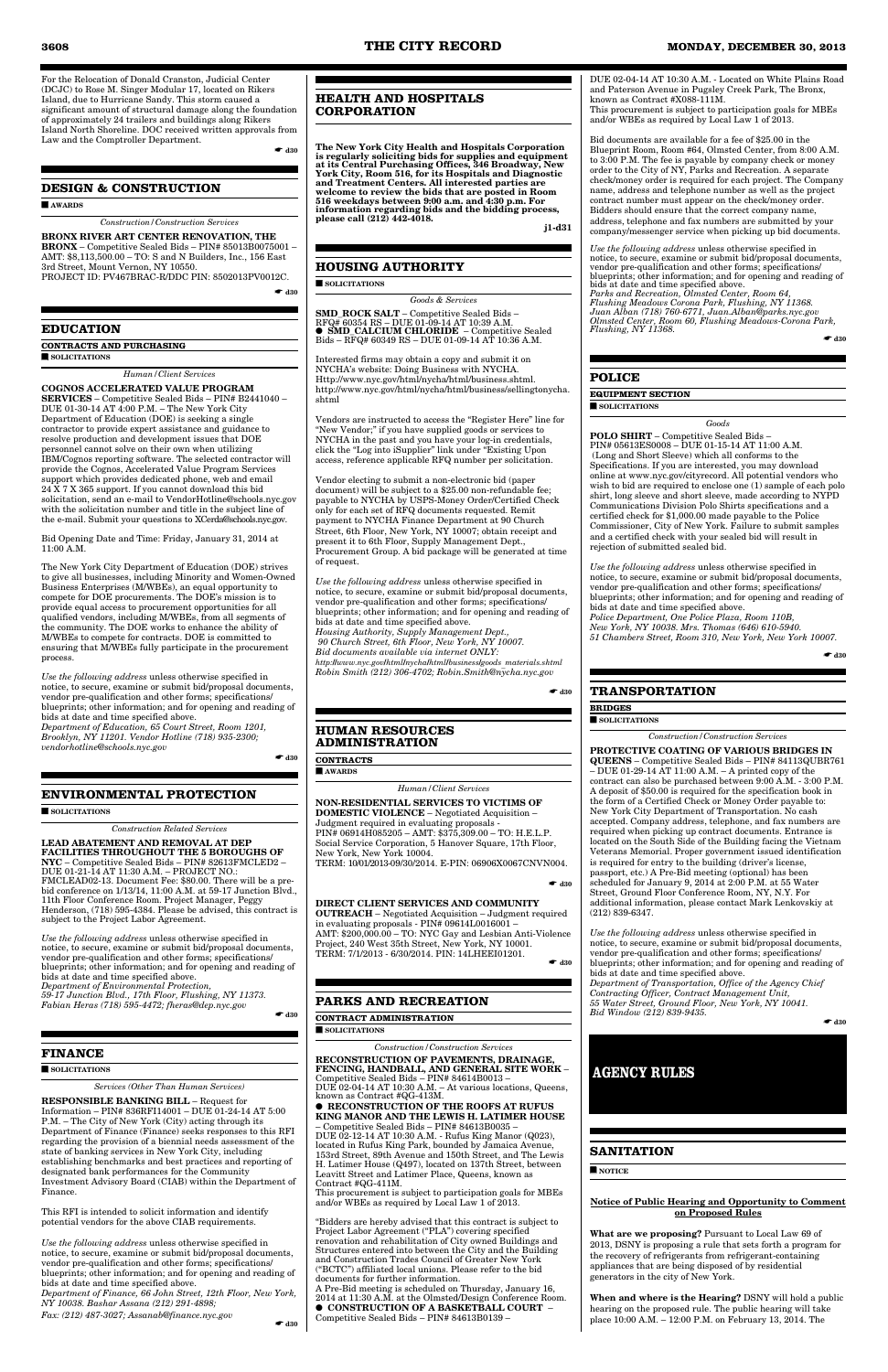hearing will be in the 3rd Floor hearing room at 125 Worth Street

**How do I comment on the proposed rules?** Anyone can comment on the proposed rules by:

- Website. You can submit comments to the DSNY through the NYC rules Web site at http://rules.cityofnewyork.us.
- Email. You can email written comments to nycrules@dsny.nyc.gov
- Mail. You can mail written comments to DSNY, 125 Worth Street, Room 710, New York, NY 10013.
- **Fax.** You can fax written comments to DSNY at 212-788-3876.
- By Speaking at the Hearing. Anyone who wants to comment on the proposed rule at the public hearing can sign up in the hearing room before the hearing begins on February 13, 2014.

**Is there a deadline to submit written comments?** The deadline for submitting written comments shall be February 13, 2014.

**Do you need assistance to participate in the Hearing?** You must contact the Department of Sanitation's Bureau of Legal Affairs if you need a reasonable accommodation because of a disability at the Hearing. You must tell us if you need a sign language interpreter. You can tell us by mail at the address given above. You may also tell us by telephone at 646-885-5006. You must tell us by February 6, 2013.

**Can I review the comments made on the proposed rules?** You can review the comments made online on the proposed rules by going to the website at http://rules.cityofnewyork.us/. A few days after the hearing, copies of all comments submitted online, copies of all written comments, and a summary of oral comments concerning the proposed rule will be available to the public at 125 Worth Street, Room 710, New York, NY 10013.

**What authorizes DSNY to make this rule?** Sections 753 and 1043(a) and of the New York City Charter and Section 16-485 of the New York City Administrative Code, as added by Local Law 69 of 2013, authorize DSNY to make this proposed rule. This proposed rule was not included in DSNY's regulatory agenda for this Fiscal Year because it was not contemplated when DSNY published the agenda.

**Where can I find DSNY's rules?** DSNY's rules are in Title 16 of the Rules of the City of New York.

● Establishes the registration requirements for OEMs of refrigerant-containing appliance Requires that OEMs indicate whether they plan to establish their own refrigerant recovery program, participate with other OEMs in a refrigerant recovery program, or have their appliances serviced by the Department's refrigerant recovery program,  $\vec{E}$ stablishes the fee that an OEM must pay if refrigerant is removed from an OEM's appliance by the department, Establishes annual reporting requirements for any OEM who establishes its own refrigerant recovery program or participates with OEMs in a refrigerant recovery program, and, Establishes violations and fines for failure to comply with certain requirements of the proposed rule.

**What rules govern the rulemaking process?** DSNY must meet the requirements of Section 1043 of the City Charter when creating or changing rules. This notice is made according to the requirements of Section 1043 of the City Charter.

## **Statement of Basis and Purpose of Proposed Rule**

Local Law 69 of 2013 makes original equipment manufacturers ("OEMs") responsible for the lawful recovery of refrigerants from their refrigerant-containing appliances when their appliances are discarded by residents. Despite this requirement, the Department will continue to provide its own refrigerant removal program in which OEMs can participate for a fee. OEMs can also choose to establish their own recovery program or participate with other OEMs in a refrigerant recovery program. The fee imposed by this rule will allow the Department to recover a portion of the program costs incurred through servicing OEMs' appliances.

"Appliance" means any device that contains refrigerants and can be used for household purposes including, but not limited to, room air conditioners, refrigerators, water coolers, or freezers.

The purpose of the proposed rule is to carry out the requirements of Local Law 69 of 2013 by establishing the requirements for OEMs' refrigerant recovery programs for appliances that are being disposed of by "residential generators" in the city of New York. "Residential generators" are any person, entity, agency, or institution in the city of New York that receives solid waste or recycling collection service from the department.

## Specifically the proposed rule:

(a) By July first, two thousand fourteen, OEMs must register with the department on a form provided by the department. Such form may be obtained from the department's website or by written request to:

DSNY's authority for these rules is found in sections 753 and 1043(a) of the New York City Charter and section 16-485 of the New York City Administrative Code.

This proposed rule also repeals the current Chapter 17 of Title 16 of the Rules of the City of New York, which relates to the collection, recycling and reuse of electronic equipment, because the local laws that authorized Chapter 17, Local Laws 13 and 21 of 2008, were preempted by New York State law through Chapter 99 of 2010. DSNY's authority for this repeal is found in sections 753 and 1043(a) of the New York City Charter.

(ii) a toll-free telephone number and/or the address of a website where residential generators may obtain information regarding the OEM's refrigerant recovery program; and

New material is underlined. [Deleted material is in brackets.] (iii) a brief description of the OEM's refrigerant recovery program.

"Shall" and "must" denote mandatory requirements and may be used interchangeably in the rules of this department, unless otherwise specified or unless the context clearly indicates otherwise.

Section 1. Chapter 17 of Title 16 of the Rules of the City of New York, relating to the collection, recycling and reuse of electronic equipment, is REPEALED.

§ 2. Title 16 of the Rules of the City of New York is amended by adding a new Chapter 17 to read as follows:

## Chapter 17

## RECOVERY OF REFRIGERANTS

§17-01 Definitions. When used in this chapter:

"Original equipment manufacturer" ("OEM") means (1) a person or entity whose brand name appears on an appliance sold, offered for sale or distributed in the city or (2) a person or entity who manufactures or has manufactured an appliance sold, offered for sale or distributed in the city.

"Recover" or "recovery" means to remove refrigerants from an appliance in such a way that the refrigerants are not released into the atmosphere pursuant to subpart F of part 82 of title 40 of the code of federal regulations.

"Refrigerants" means any substances consisting in whole or in part of a class I or class II ozone-depleting substance, which are used for heat transfer purposes and provide a cooling effect, including, but not limited, to chlorofluorocarbons, hydro-chlorofluorocarbons, or any other substitute substance as may be defined by the United States environmental protection agency. A class I or class II ozonedepleting substance shall be those substances as defined by the United States environmental protection agency in section 602 of the United States clean air act. A "substitute substance" shall be any environmental protection agency approved replacement for a class I or II ozone-depleting substance in a refrigeration or air-conditioning end-use.

"Residential generator" means any person, entity, agency, or institution in the city of New York that receives solid waste or recycling collection service from the department.

"Room air conditioner" means any electrical appliance that has a compressor, a condenser, an evaporator and a fan to cool and dehumidify the surrounding air and that is capable in ordinary usage of being mounted in a window or through a wall.

"Serviced by the department" means the recovery of refrigerants by the department from appliances that are set out for department collection in the city of New York.

§17-02 OEM Responsibility for Recovery.

(a) On or after July first, two thousand fourteen, OEMs shall be responsible for the lawful recovery of refrigerants from their appliances that are disposed of by residential generators.

(b) An OEM may elect to (i) establish its own refrigerant recovery program, (ii) participate with other OEMs in a refrigerant recovery program or (iii) have its appliances serviced by the department under the department's refrigerant recovery program. No program established pursuant to paragraph (i) or (ii) of this subdivision may include curbside collection of appliances. All such programs must comply with applicable federal, state and local regulations regarding the lawful recovery of refrigerants.

§17-03 OEM Registration Requirements.

Bureau of Waste Prevention, Reuse and Recycling New York City Department of Sanitation 44 Beaver Street, 6th Floor

New York, NY 10004

(b) Such registration shall include:

(1) the name and billing address of the OEM;

(2) a statement indicating whether the OEM has elected to (i) establish its own refrigerant recovery program, (ii) participate with other OEMs in a refrigerant recovery program, or (iii) have its appliances serviced by the department in the refrigerant recovery program provided pursuant to subdivision a of section 16-482 of the Administrative Code of the City of New York;

(3) a list of all brand names owned by the OEM;

(4) If an OEM has elected to establish or participate in a refrigerant recovery program pursuant to paragraph one or two of subdivision b of section 16-481 of the Administrative Code of the City of New York, the registration shall also include:

(i) the name, title and contact information of the person designated by the OEM as the liaison for its refrigerant recovery program;

§17-04 Departmental Refrigerant Recovery Program.

(a) The department shall provide a refrigerant recovery program for appliances set out for department collection by residential generators who contact the department to arrange for the department's recovery of refrigerants. The department shall charge OEMs a fee of twenty dollars for each of their appliances serviced by the department.

(b) The department shall bill OEMs bi-annually for appliances serviced by the department. The department shall provide OEMs with a statement indicating how many appliances were serviced by the department. Payment shall be due no later than 30 days after the date of the bill. The department shall first seek to bill the OEM whose brand name appears on the appliance sold, offered for sale or distributed in the city. If the department is unable to find the brand name, the department shall seek to bill the OEM who manufactures or has manufactured the appliance sold, offered for sale or distributed in the city.

(c) The department shall provide a list on its website of all OEMs that elect to (i) establish a refrigerant recovery program, or (ii) participate with other OEMs in a refrigerant recovery program. Such list shall include a toll-free telephone number and/or a link to the address of a website where residential generators may obtain information regarding the OEMs' refrigerant recovery program, if such telephone number or website address has been provided to the department as required by section 17-03 of this chapter.

§17-05 Annual Reporting.

(a) By July first, two thousand fifteen and annually thereafter, an OEM who elects to (i) establish its own refrigerant recovery program or (ii) participate with other OEMs in a refrigerant recovery program shall submit to the department an annual report on a form provided by the department. Such form may be obtained from the department's website or by written request to:

> Bureau of Waste Prevention, Reuse and Recycling New York City Department of Sanitation 44 Beaver Street, 6th Floor New York, NY 10004

(b) An OEM's annual report shall include:

(1) a brief description of the OEM's refrigerant recovery program and any changes thereto;

(2) a listing of the OEM's current brand names;

(3) the number of appliances by appliance type and the total tonnage of appliances by appliance type serviced under the OEM's refrigerant recovery program; and

(4) the volume of refrigerants by refrigerant type recovered under the OEM's refrigerant recovery program.

## §17-06 Enforcement.

(a) It shall be a violation of this section for an OEM to fail to submit a registration or annual report required by this chapter. Any such violation shall be punishable by a fine of two hundred and fifty dollars per violation.

(b) It shall be a violation of this section for an OEM to unlawfully recover refrigerants from appliances that are serviced pursuant to an OEM's refrigerant recovery program. Any such violation shall be punishable by a fine of five hundred dollars per violation.

## **NEW YORK CITY MAYOR'S OFFICE OF OPERATIONS 253 BROADWAY, 10th FLOOR NEW YORK, NY 10007 212-788-1400**

**CERTIFICATION / ANALYSIS PURSUANT TO CHARTER SECTION 1043(d)**

**RULE TITLE:** Recovery of Refrigerants from Appliances

**REFERENCE NUMBER: DSNY-5**

**RULEMAKING AGENCY: DSNY**

I certify that this office has analyzed the proposed rule referenced above as required by Section 1043(d) of the New York City Charter, and that the proposed rule referenced above:

- (i) Is understandable and written in plain language for the discrete regulated community or communities;
- (ii) Minimizes compliance costs for the discrete regulated community or communities consistent with achieving the stated purpose of the rule; and
- (iii) Does not provide a cure period for unlawful recovery of refrigerants because such violations arise from completed events, the consequences of which are immediate, which makes a cure period impracticable under the circumstances. Does not provide a cure period for failure to submit a registration or annual report because it is impractical under the circumstances.

 */s/ Francisco* Navarro *December 23, 2013* Mayor's Office of Operations Date

**NEW YORK CITY LAW DEPARTMENT DIVISION OF LEGAL COUNSEL 100 CHURCH STREET NEW YORK, NY 10007 212-356-4028**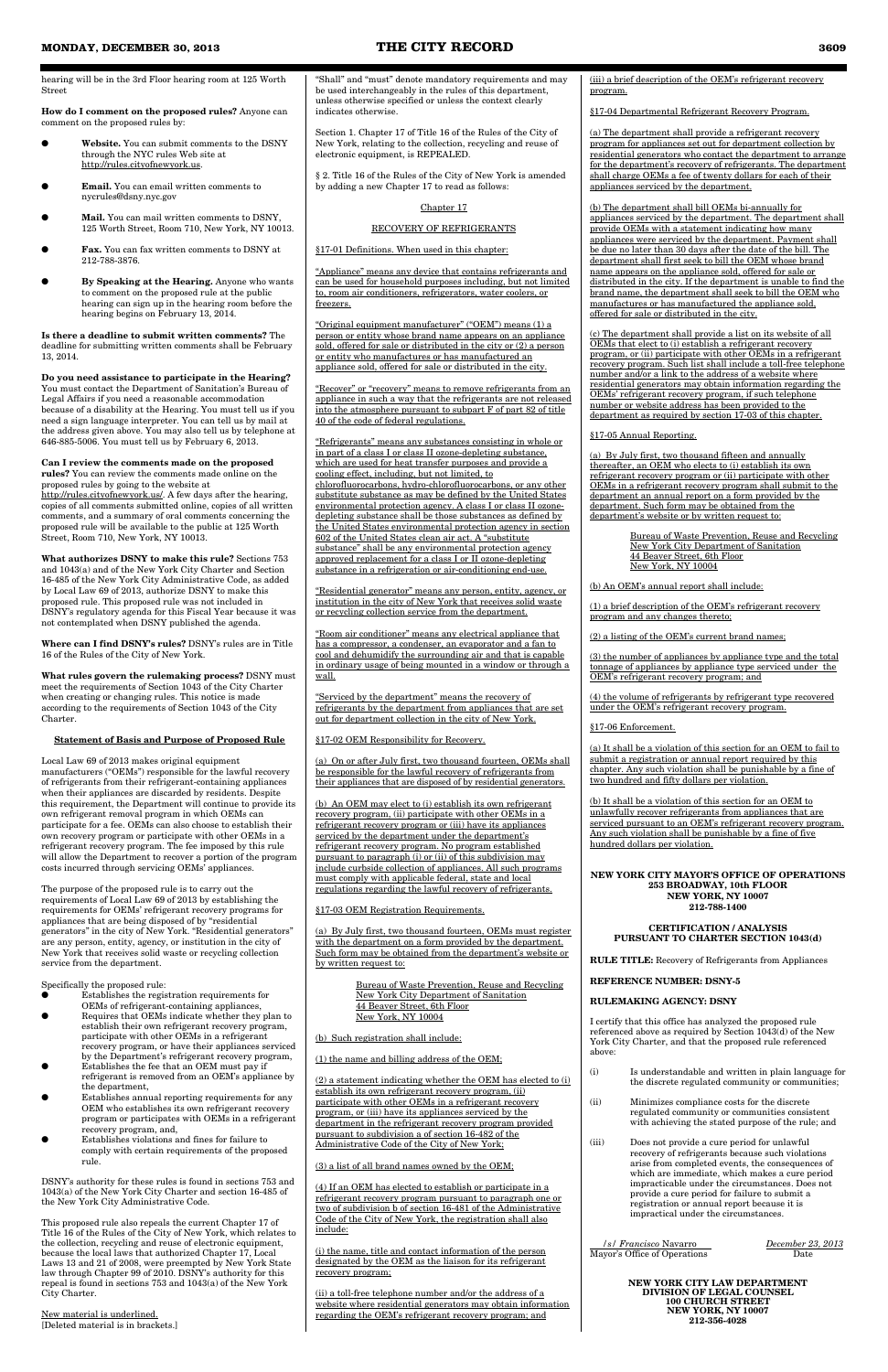## **CERTIFICATION PURSUANT TO**

## **CHARTER §1043(d)**

## **RULE TITLE:** Recovery of Refrigerants from Appliances

#### **REFERENCE NUMBER:** 2013 RG 109

#### **RULEMAKING AGENCY:** Department of Sanitation

I certify that this office has reviewed the above-referenced proposed rule as required by section 1043(d) of the New York City Charter, and that the above-referenced proposed rule:

- (i) is drafted so as to accomplish the purpose of the authorizing provisions of law;
- (ii) is not in conflict with other applicable rules;
- (iii) to the extent practicable and appropriate, is narrowly drawn to achieve its stated purpose; and
- (iv) to the extent practicable and appropriate, contains a statement of basis and purpose that provides a clear explanation of the rule and the requirements imposed by the rule.

| /s/ STEVEN GOULDEN                | Date: December 23, 2013 |
|-----------------------------------|-------------------------|
| <b>Acting Corporation Counsel</b> |                         |

☛ **d30**

#### **NOTICE OF ADOPTION OF FINAL RULES AMENDING THE RULE GOVERNING THE IMPOUNDMENT OF MOTOR VEHICLES BY THE DEPARTMENT**

**NOTICE IS HEREBY GIVEN** in accordance with the requirements of Section 1043 of the New York City Charter and pursuant to the authority vested in the Commissioner of the Department of Sanitation by section 753(a) and (b) of the New York City Charter that the Department adopts the following rule amending the rule governing the impoundment of motor vehicles by the department. This rule amends Section 5-08 of Chapter 5 of Title 16 of the Rules of the City of New York. The Department published a Notice of Opportunity to Comment on the proposed rules in the *City Record* on October 7, 2013. On November 8, 2013 the Department held a public hearing on the proposed rules.

## **STATEMENT OF BASIS AND PURPOSE**

The Commissioner of the New York City Department of Sanitation is authorized to adopt rules relating to the cleanliness of the streets and the disposal of waste pursuant to section 753 of the New York City Charter. Pursuant to §§ 16-119 (e) of the New York City Administrative Code, the Commissioner is authorized to promulgate rules governing the impoundment and release of vehicles.

The purpose of the rule amendment is to expand the Department's existing rules governing impoundment procedures to cover other applicable violations under Title 16 of the New York Administrative Code beyond impoundments performed pursuant to § 16-119 of the Code. Since the initial rules regarding the impoundment of vehicles for violations of the illegal dumping law were originally promulgated, the number of laws that authorize the Department to impound vehicles has increased. This rule amendment will update the Department's rules to address additional circumstances in which the Department is authorized to impound vehicles.

"Shall" and "must" denote mandatory requirements and may be used interchangeably in the rules of this Board, unless otherwise specified or unless the context clearly indicates otherwise.

(iii) where the vehicle is impounded pursuant to §16-119(e) of the Administrative Code, paid a fee of two hundred dollars, or posted a bond or letter of credit in such amount, as payment or partial payment of cleaning costs for the illegally dumped material. If the Department estimates that its cleaning costs will be more than two hundred dollars, the Department may require as a condition of releasing the vehicle that such estimated costs be paid, or that a bond or letter of credit in the amount of such estimated costs be posted, as a condition of releasing the vehicle, provided the owner of the vehicle is notified of the estimated cleaning costs and the basis for such costs in the notification set forth in paragraph (1) of this subdivision. If the Department incurs no cleaning costs, or its actual costs are less than the amount collected by the Department pursuant to this subparagraph, the Department shall reimburse the owner and/or operator any amount collected in excess of the Department's actual costs. If the Department's actual cleaning costs are more than the amount paid pursuant to this subparagraph, the owner and/or operator shall be liable for such additional costs as provided for in §16-119(e) of the Administrative Code.

Deleted material is in [brackets]. New matter is underlined.

#### **Section 1. Subdivision (b) of section 5-08 of Chapter 5 of title 16 of the rules of the city of New York is amended to read as follows:**

## (b) *Redemption Procedure:*

(1) Upon impoundment of any vehicle [as provided for by §16-119(e) of the Administrative Code] by the Department, the Commissioner shall notify the owner of such vehicle by certified mail that such vehicle is being held by the Commissioner. Such notification shall contain a brief description of the vehicle, the office at which an application to redeem the vehicle may be made, and a statement as to the applicable charges, fees, and penalties due.

(2) [Whenever] Except as specifically provided otherwise by law, whenever the Department impounds any vehicle [as provided for by §16-119(e) of the Administrative Code], such vehicle shall not be released until the vehicle

owner has complied with the following:

(i) submitted proof to the Commissioner, including but not limited to the registration for such vehicle issued by the appropriate agency, establishing to the Commissioner's satisfaction his or her identity as owner of the vehicle;

(ii) paid the prevailing removal charge and storage charge as specified in the notification set forth in paragraph (1) of this subdivision for each day or fraction thereof of the impoundment of such vehicle. The storage charge shall be fifteen dollars (\$15.00) for each of the first two days, and ten dollars (\$10.00) for each additional day thereafter;

Such cleaning costs shall be determined by the total of the following charges: (A) hourly wages paid to those employees of the Department, including supervisory personnel, for the time actually expended in cleaning, and removing and disposing of the illegally dumped material from the property; (B) costs for the disposal of the illegally dumped material actually removed from the property by Department employees and that is delivered to and received at a Department disposal facility, or another facility that accepts solid waste for the purpose of subsequent transfer to another location for disposal, including the cost incurred by the Department to export the illegally dumped material for disposal out of the City at the time such material was removed from the property, as such cost is fixed contractually between the Department and a vendor providing export services to the Department; and (C) vehicle and equipment charge for any Department vehicle and equipment used to clean and remove the illegally dumped material determined by the fair market rental value of a comparable vehicle or equipment.

(iv) exhibited proof to the Commissioner that the ECB proceedings against the owner and operator, if the operator does not also own the vehicle, have been disposed of and that applicable penalties, if any, have been paid, or that a bond in the amount of Seven Thousand Five Hundred Dollars (\$7,500) has been deposited with the ECB as security for the payment of any penalty prior to the final disposition of the ECB proceedings.

- Updates funding amounts for programs to reflect second allocation of CDBG-DR funds to New York **City** 
	-
- Reflects revisions to the Citizen Participation Plan<br>■ Revises key information contained within program ● Revises key information contained within program descriptions and program start and ends dates to reflect updated information and timelines in all areas
- Updates need assessment in all areas<br>● Other non-substantial updates for all Other non-substantial updates for all areas

(v) Notwithstanding the provisions of this paragraph, the Commissioner may, in his or her discretion, waive requirements for payment of the removal charge, storage fee and/or cleaning costs prior to release of the vehicle where such vehicle is owned by a rental or leasing company and no violation was issued to such company [pursuant to §16-119 of the Administrative Code] or, if a violation was issued, the company has submitted proof that the violation was disposed of in the company's favor.

(3) Upon compliance with all of the provisions of paragraph (2) of this subdivision, the Commissioner shall issue a redemption form authorizing the person in whose name it has been issued to redeem his or her vehicle.

(4) *Procedure for Refund of Charges and Fees.* In the event that [an owner and operator have been found not guilty of violating §16-119 of the Administrative Code] any underlying notices of violation issued to the owner or operator leading to the impoundment of the vehicle are dismissed by the ECB, then such owner shall be entitled to a refund of any [money] fees paid to the Department or any agent of the Department under these rules upon written demand to the Department or agent of the Department, setting forth the amount claimed, the dates upon which such amounts were paid and furnishing a copy of the ECB decision[. In], provided however, that in the event that the owner has been found not [guilty of violating §16-119 of the Administrative Code] liable for the underlying violation leading to the impoundment of the vehicle but the operator has been found [guilty of violating such section] liable for such violation, the owner shall not be entitled to a refund of such [money] fees.

(5) *Failure to Redeem Impounded Vehicles.* Any vehicle (other than a vehicle for which a forfeiture proceeding has been commenced pursuant to paragraph (2) of subdivision (e) of §16-119 or paragraph (4) of subdivision (d) of § 16-464 of the Administrative Code) which is not redeemed and removed from City property pursuant to paragraphs (1), (2) and (3) of this subdivision within 10 days following the making of a request by the Commissioner's representative to remove it shall be deemed to be an abandoned vehicle pursuant to §1224 of the Vehicle and Traffic Law and shall be disposed of by the Commissioner pursuant to such Law. Such request shall be sent by certified or registered mail, return receipt requested, to the registered owner of the vehicle, at the address contained on the registration of such vehicle.

■ d30

## **COMPTROLLER**

■ **NOTICE**

NOTICE OF ADVANCE PAYMENT OF AWARDS PURSUANT TO THE STATUTES IN SUCH cases made and provided, notice is hereby given that the Comptroller of the City of New York, will be ready to pay, at 1 Centre Street, Room 629, New York, NY 10007, on March 15, 2014 to the person or persons legally entitled an amount as certified to the Comptroller by the Corporation Counsel on damage parcels, as follows:

| Damage Parcel No. | <b>Block</b> | Lot |
|-------------------|--------------|-----|
|                   | 15652        | 11  |
| 2                 | 15652        | 13  |
| 3                 | 15652        | 14  |
| 5                 | 15652        | 16  |
| 6                 | 15652        | 17  |
| 10                | 15652        | 24  |
| 16                | 15654        | 26  |
| 17                | 15654        | 29  |
| 18                | 15654        | 31  |
| 19                | 15654        | 33  |

Acquired in the proceeding, entitled: CHANDLER STREET subject to any liens and encumbrances of record on such property. The amount advanced shall cease to bear interest on the specified date above.

#### JOHN C. LIU Comptroller

**d17-31**

NOTICE OF ADVANCE PAYMENT OF AWARDS PURSUANT TO THE STATUTES IN SUCH cases made and provided, notice is hereby given that the Comptroller of the City of New York, will be ready to pay, at 1 Centre Street, Room 629, New York, NY 10007, on March 21, 2014, to the person or persons legally entitled an amount as certified to the Comptroller by the Corporatio n Counsel on damage parcels, as follows:

| Damage Parcel No. | <b>Block</b><br>3738 | Lot |
|-------------------|----------------------|-----|
|                   |                      |     |

Acquired in the proceeding, entitled: CHANDLER STREET subject to any liens and encumbrances of record on such property. The amount advanced shall cease to bear interest on the specified date above.

> JOHN C. LIU Comptroller

d23-j7

NOTICE OF ADVANCE PAYMENT OF AWARDS PURSUANT TO THE STATUTES IN SUCH cases made and provided, notice is hereby given that the Comptroller of the City of New York, will be ready to pay, at 1 Centre Street, Room 629, New York, NY 10007, on March 21, 2014, to the person or persons legally entitled an amount as certified to the Comptroller by the Corporation Counsel on damage parcels, as follows:

| Damage Parcel No. | Block | Lot |
|-------------------|-------|-----|
| 25                | 15654 | 40  |
| 31                | 15661 | 24  |
| 35                | 15661 | 31  |
| 36                | 15661 | 41  |
| 37                | 15662 |     |
| 38                | 15662 | 2   |
| 41                | 15662 | 6   |
| 44                | 15662 |     |
| 47                | 15662 | 16  |

Acquired in the proceeding, entitled: CHANDLER STREET subject to any liens and encumbrances of record on such property. The amount advanced shall cease to bear interest on the specified date above.

> JOHN C. LIU Comptroller

**d23-j7**

## **MAYOR'S OFFICE OF CONTRACT SERVICES**

#### ■ **NOTICE**

Notice of Intent to Issue New Solicitations Not Included in FY 2014 Annual Contracting Plan and Schedule

**NOTICE IS HEREBY GIVEN** that the Mayor will be issuing the following solicitation not included in the FY 2014 Annual Contracting Plan and Schedule that is published pursuant to New York City Charter § 312(a):

Agency: Department of Environmental Protection Description of services sought: Inspection of Chemical Bulk Storage Tanks and Annual review of Spill Prevention reports at Various Water Pollution Control Plants Start date of the proposed contract: 6/1/2014 End date of the proposed contract: 6/1/2017 Method of solicitation the agency intends to utilize: Competitive Sealed Bid Personnel in substantially similar titles within agency: None Headcount of personnel in substantially similar titles within agency: None

☛ **d30**

Notice of Intent to Issue New Solicitations Not Included in FY 2014 Annual Contracting Plan and Schedule

**NOTICE IS HEREBY GIVEN** that the Mayor will be issuing the following solicitation not included in the FY 2014 Annual Contracting Plan and Schedule that is published pursuant to New York City Charter § 312(a):

Agency: Department of Transportation Description of services sought: Service and Maintenance on all Boilers at the ST. George, Whitehall Ferry terminals and the Ferry Maintenance Building. Start date of the proposed contract: 12/16/14 End date of the proposed contract: 12/15/19 Method of solicitation the agency intends to utilize: CSB Personnel in substantially similar titles within agency: None Headcount of personnel in substantially similar titles within agency: None

☛ **d30**

## **OFFICE OF MANAGEMENT AND BUDGET**

■ **NOTICE**

#### **COMMUNITY DEVELOPMENT BLOCK GRANT – DISASTER RECOVERY NOTICE OF PROPOSED ACTION PLAN AMENDMENT**

#### TO RESIDENTS, BUSINESS OWNERS, GROUPS, COMMUNITY BOARDS AND AGENCIES:

New York City has completed a proposed amendment to its plan for the \$3.22 billion in Federal disaster aid to help with recovery from Hurricane Sandy. The proposed Community Development Block Grant – Disaster Recovery (CDBG-DR) Action Plan Amendment 5 contains the following updates:

#### **General**

- **Housing** Revises several Housing program descriptions to better define program eligibility, objectives, and
- priorities Clarifies the treatment of single family (1-4 units) and multi-family (5 or more units) buildings under the Build it Back program ● Provides additional information about the
	-

# **SPECIAL MATERIALS**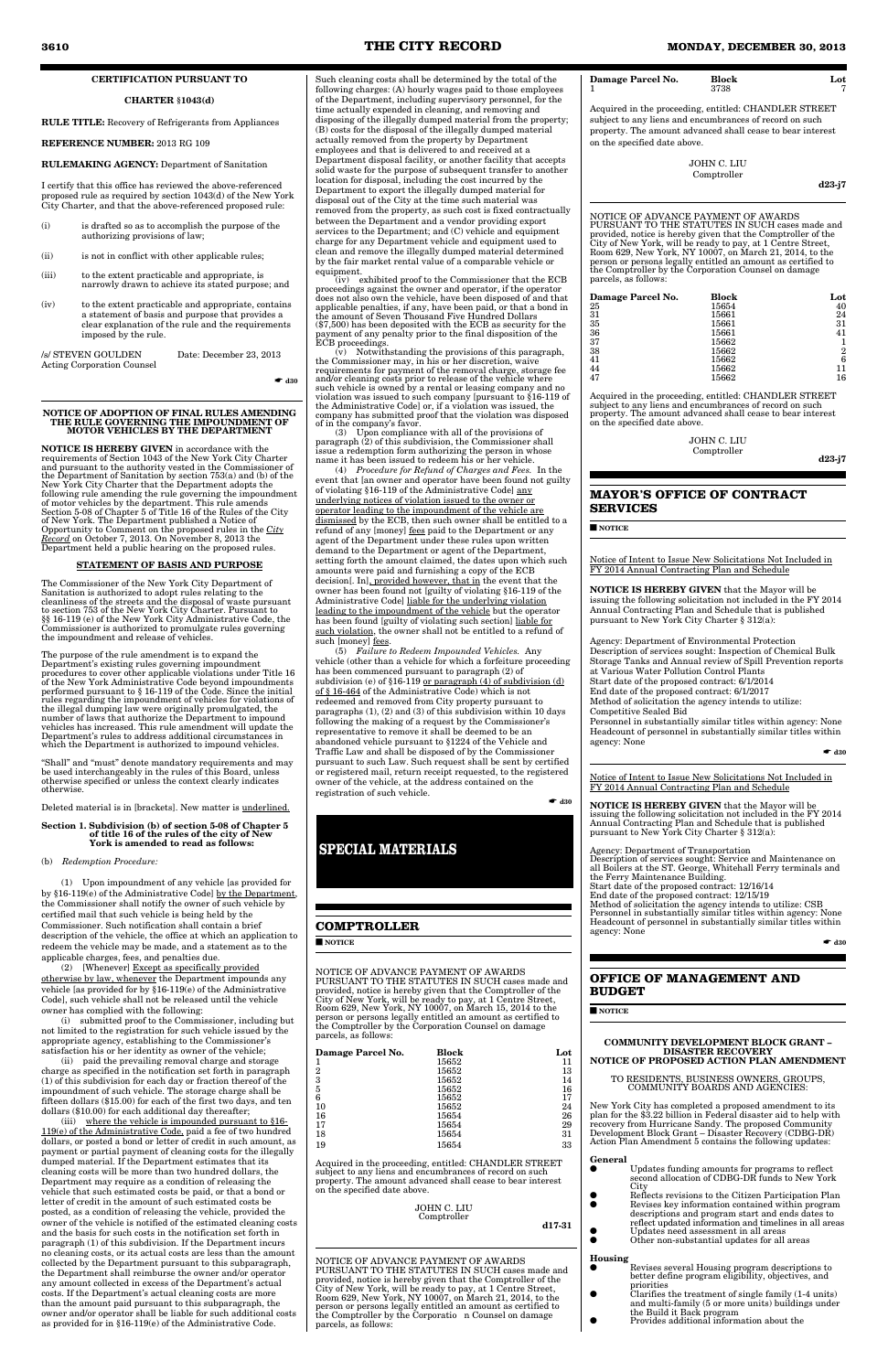acquisition and reimbursement options under the Build it Back program

## **Business**

Reallocates \$100 million from across the four Business programs to Housing

- Reallocates \$60 million from the Building Mitigation Incentive Program (renamed the Residential Building Mitigation Program) to the Building Resiliency Investment Program
- Revises the Business Resiliency Investment Program description to better define program eligibility, objectives, and priorities

## **Infrastructure and Other City Services**

- Reallocates \$60 million from the Building Mitigation Incentive Program (renamed the Residential Building Mitigation Program) to the Building Resiliency Investment Program
- Revises the Residential Building Mitigation Program description to better define program
- eligibility, objectives, and priorities Reallocates funding within Resilience Planning and Administration sections

**Citywide Administration and Planning**<br>● Reallocates funds between Citywide Planning and Administration.

- Revises existing projects within Infrastructure and Other City Services and identifies new specific projects within Rehabilitation / Reconstruction of Public Facilities ● Identifies major infrastructure projects (defined as
- Covered Projects) and further details the City's response to impacts to public infrastructure

#### **Resilience**

**The comment period on the proposed CDBG-DR Action Plan Amendment 5 is now open. Comments must be received no later than January 25, 2014 at 11:59 P.M. (EST).** The proposed CDBG-DR Action Amendment 5 and the public commenting forms are available on http://www.nyc.gov/cdbg. Individuals will be able to read the amendment and the currently approved Action Plan and comment on the amendment in English, Spanish, Russian and Chinese (simplified). The online materials will also be accessible for the visually impaired.

Paper copies of the Action Plan Amendment 5, including in large print format (18pt font size), are available at the following address in both English and the languages listed above:

New York City Office of Management and Budget 255 Greenwich Street, 8th Floor Reception Area New York, New York 10007

Written comments may be directed to Calvin Johnson, Assistant Director, CDBG-DR, NYC Office of Management and Budget, 255 Greenwich Street, 8th Floor, New York, NY 10007. Comments may be provided by telephone by contacting 311, New York City's main source of government information and non-emergency services. Dial 311 or (212) NEW-YORK (212-639-9675) from outside New York City. For more information on how people with disabilities can access and comment on the Action Plan Amendment, dial 311 or, using a TTY or Text Telephone, (212) 504-4115.

**Public Hearings will be held regarding Action Plan Amendment 5.** The public hearings will take place at the locations and times listed below. Hearings are subject to change. Please call 311 or check nyc.gov for the most updated information.

> **January 14, 2014 from 7-9 P.M.** CYO Building at Mount Loretto 6581 Hylan Boulevard, Staten Island

**January 15, 2014 from 7-9 P.M.** Knights of Columbus (Rockaway Park) 333 Beach 90th Street, Queens

**January 16, 2014 from 7-9 P.M.** Sheepshead Bay High School 3000 Avenue X, Brooklyn

At the end of the comment period, all comments shall be reviewed and a City response will be incorporated into the City's Responses to Public Comments document. A summary of the comments and the City's responses will be submitted to HUD in the final CDBG-DR Action Plan Amendment 5. The revised Action Plan Amendment 5 including the public comments and responses will be posted on the City's CDBG-DR website at http://www.nyc.gov/cdbg.

City of New York: Michael R. Bloomberg, Mayor Mark Page, Director of Management and Budget, Office of Management and Budget

Date: December 27, 2013

**d27-31**

## **CHANGES IN PERSONNEL**

| <b>CHANGES IN PERSONNEL</b>      |                                  |                |                     |                               |                                     |             |                      |                                        |                                | TITLE               |                               |                                    |             |                      |
|----------------------------------|----------------------------------|----------------|---------------------|-------------------------------|-------------------------------------|-------------|----------------------|----------------------------------------|--------------------------------|---------------------|-------------------------------|------------------------------------|-------------|----------------------|
|                                  |                                  |                |                     |                               |                                     |             |                      | <b>NAME</b>                            |                                | <b>NUM</b>          | <b>SALARY</b>                 | <b>ACTION</b>                      | <b>PROV</b> | EFF DATE             |
|                                  |                                  |                |                     | DEPARTMENT OF EDUCATION ADMIN |                                     |             |                      | AGUILAR                                | <b>ANDRES</b><br>Α             | 34202               | \$55345.0000                  | APPOINTED                          | NO          | 10/24/13             |
|                                  |                                  |                |                     | FOR PERIOD ENDING 11/22/13    |                                     |             |                      | CAMPBELL<br><b>FRASER</b>              | ANDRE<br>А<br><b>JOHN</b><br>W | 56057<br>56057      | \$37169.0000<br>\$39000.0000  | <b>RESIGNED</b><br><b>DECREASE</b> | YES<br>YES  | 11/03/13<br>11/03/13 |
|                                  |                                  |                | TITLE               |                               |                                     |             |                      | <b>GONSALVES</b>                       | MALINDA<br>A                   | 22507               | \$70314.0000                  | <b>INCREASE</b>                    | YES         | 11/03/13             |
| <b>NAME</b>                      |                                  |                | <b>NUM</b>          | <b>SALARY</b>                 | ACTION                              | <b>PROV</b> | EFF DATE             | <b>GREEN</b>                           | MARK<br>Α                      | 34202               | \$67000.0000                  | APPOINTED                          | NO          | 10/24/13             |
| <b>ENNIS</b>                     | JUDITH                           | c              | 12634               | \$60386.0000                  | <b>RESIGNED</b>                     | YES         | 11/03/13             | <b>GUERRERO</b>                        | <b>ELIECER</b>                 | 34202               | \$55345.0000                  | APPOINTED                          | NO          | 10/24/13             |
| <b>ERICKSON</b>                  | <b>JEFFREY P</b>                 |                | 10062               | \$83200.0000                  | <b>APPOINTED</b>                    | YES         | 10/27/13             | HARDT III                              | RICHARD<br>ਾ                   | 10124               | \$60139.0000                  | <b>INCREASE</b>                    | NO          | 11/10/13             |
| FIORE                            | <b>NANCY</b>                     |                | 10031               | \$70000.0000                  | <b>INCREASE</b>                     | YES         | 08/14/13             | <b>JONTEF</b>                          | LEORA                          | 83006               | \$98000.0000                  | <b>INCREASE</b>                    | YES         | 11/03/13             |
| FLEMMING                         | <b>DURAN</b>                     |                | 0 56056             | \$27351.0000                  | APPOINTED                           | YES         | 10/15/13             | LEON                                   | VALERIE                        | 22507               | \$65000.0000                  | APPOINTED                          | YES         | 11/13/13             |
| <b>GALLAGHER</b><br><b>GLAVE</b> | <b>ANDREW</b><br>MARC            | s<br>D         | 10031<br>90510      | \$95000.0000                  | APPOINTED<br><b>RESIGNED</b>        | YES<br>YES  | 08/18/13             | ORELLANA-COSME                         | OSCAR                          | E 82984             | \$72000.0000                  | <b>RESIGNED</b>                    | YES         | 11/13/13             |
| GONZALEZ                         | MASSIEL                          |                | 56057               | \$32991.0000<br>\$39000.0000  | APPOINTED                           | YES         | 11/06/13<br>10/16/13 | <b>OWENS</b>                           | DICK<br>А                      | 31670               | \$53434.0000                  | RETIRED                            | NO          | 11/08/13             |
| GOODING                          | SHASHANA D                       |                | 56057               | \$39000.0000                  | APPOINTED                           | YES         | 10/30/13             | ROBINSON-SESSOM NISHA<br>RUIZ-GONZALEZ | <b>ALBERTO</b>                 | $J$ 10124<br>34202  | \$51445.0000                  | <b>INCREASE</b><br>APPOINTED       | NO          | 11/03/13<br>10/24/13 |
| <b>GUERRERO</b>                  | STEPHANI M                       |                | 56057               | \$32237.0000                  | APPOINTED                           | YES         | 10/15/13             | SMITH                                  | TERESA<br>V                    | 10124               | \$55345.0000<br>\$46701.0000  | <b>RESIGNED</b>                    | NO<br>NO    | 11/03/13             |
| <b>GURDON</b>                    | MELISSA                          |                | 56057               | \$32237.0000                  | APPOINTED                           | YES         | 10/16/13             | SORRENTO                               | <b>SALVATOR</b>                | 34202               | \$65698.0000                  | APPOINTED                          | NO          | 10/24/13             |
| <b>GUZMAN PUERTO</b>             | <b>JUAN</b>                      | c              | 06745               | \$50548.0000                  | <b>INCREASE</b>                     | YES         | 09/19/13             | TIBANA                                 | <b>NANCY</b>                   | 22507               | \$74303.0000                  | <b>INCREASE</b>                    | YES         | 11/03/13             |
| HARR                             | LINDSEY                          |                | 10062               | \$122100.0000                 | <b>INCREASE</b>                     | YES         | 08/01/13             | TIMKO                                  | CAROL                          | 21215               | \$78463.0000                  | RETIRED                            | NO          | 05/09/13             |
| <b>HECTOR</b>                    | KY RAN                           | A              | 06786               | \$34563.0000                  | APPOINTED                           | YES         | 10/15/13             | <b>VICTOR</b>                          | ULRIC                          | 34202               | \$55345.0000                  | APPOINTED                          | NO          | 10/24/13             |
| <b>HUANG</b><br><b>JAEN</b>      | STEPHANI A<br>LISVETT            | J              | 56056<br>12158      | \$27351.0000<br>\$42980.0000  | APPOINTED<br><b>APPOINTED</b>       | YES<br>YES  | 10/30/13<br>10/27/13 |                                        |                                |                     |                               |                                    |             |                      |
| <b>JONES</b>                     | <b>SHARON</b>                    | s              | 56056               | \$31454.0000                  | APPOINTED                           | YES         | 10/16/13             |                                        |                                |                     | DEPARTMENT OF BUILDINGS       |                                    |             |                      |
| LAWRENCE                         | BRIANNA                          | $\overline{B}$ | 10062               | \$81000.0000                  | <b>INCREASE</b>                     | YES         | 10/31/13             |                                        |                                |                     | FOR PERIOD ENDING 11/22/13    |                                    |             |                      |
| <b>LAWSON</b>                    | SHAUNDEL L                       |                | 56057               | \$37072.0000                  | <b>APPOINTED</b>                    | YES         | 09/08/13             | <b>NAME</b>                            |                                | TITLE<br><b>NUM</b> | <b>SALARY</b>                 | <b>ACTION</b>                      | PROV        | EFF DATE             |
| LEE<br>LEPORE                    | LUCY<br><b>FELICE</b>            | A              | B0087<br>10031      | \$85000.0000<br>\$143780.0000 | APPOINTED<br><b>RESIGNED</b>        | YES<br>YES  | 11/03/13<br>07/01/13 | LALOMA                                 | М<br>JOSE                      | 31644               | \$68756.0400                  | RETIRED                            | YES         | 11/01/13             |
| LEVIN                            | <b>BARBARA</b>                   | s              | 06217               | \$60731.0000                  | <b>APPOINTED</b>                    | YES         | 10/15/13             | LALOMA                                 | JOSE<br>М                      | 31624               | \$51936.0000                  | RETIRED                            | NO          | 11/01/13             |
| LONGOBARDI                       | <b>JENNA</b>                     |                | 06218               | \$56094.0000                  | <b>RESIGNED</b>                     | YES         | 10/27/13             | LEWIS                                  | <b>KELLIE</b><br>м             | 10025               | \$90000.0000                  | APPOINTED                          | YES         | 11/12/13             |
| LOPEZ                            | <b>ANDREW</b>                    | $\mathbf{A}$   | 06786               | \$39474.0000                  | APPOINTED                           | YES         | 10/20/13             | LINDO                                  | <b>BRENDA</b><br>L             | 10252               | \$45978.0000                  | APPOINTED                          | NO          | 09/08/13             |
| LOWENTHAL<br>MABE                | <b>SARAH</b><br><b>JANE</b>      |                | 06217<br>10026      | \$50.0500<br>\$81000.0000     | <b>DECREASE</b><br>APPOINTED        | YES<br>YES  | 09/03/13<br>10/27/13 | MARTINEZ                               | LUIS                           | 31627               | \$65000.0000                  | <b>RESIGNED</b>                    | YES         | 10/22/13             |
| MAHMOUD                          | <b>NEVIN</b>                     |                | 06219               | \$62155.0000                  | <b>RESIGNED</b>                     | YES         | 09/03/13             | MULVIHILL                              | THOMAS<br>D                    | 31642               | \$59181.0000                  | RESIGNED                           | YES         | 11/13/13             |
| <b>MARSTEN</b>                   | <b>JESSICA</b>                   | C              | 1263A               | \$57774.0000                  | <b>APPOINTED</b>                    | YES         | 10/27/13             | MULVIHILL                              | THOMAS<br>D                    | 31622               | \$59181.0000                  | <b>RESIGNED</b>                    | NO          | 11/13/13             |
| MARTELL                          | <b>RASHETA</b>                   | $\circ$        | 56057               | \$32237.0000                  | APPOINTED                           | YES         | 10/10/13             | <b>SCARLETT</b>                        | <b>ROBERT</b><br>${\bf R}$     | 83008               | \$90000.0000                  | APPOINTED                          | YES         | 11/12/13             |
| MCKAY<br><b>MEVS</b>             | <b>TATISHA</b><br><b>PASCALE</b> | A              | 56056<br>10062      | \$27351.0000<br>\$88000.0000  | <b>APPOINTED</b><br><b>INCREASE</b> | YES<br>YES  | 10/20/13<br>09/08/13 | SCHULTZ                                | ERIN                           | B 06688             | \$50756.0000                  | APPOINTED                          | YES         | 11/07/13             |
| MILLER                           | TONI                             |                | I 56073             | \$52186.0000                  | APPOINTED                           | YES         | 10/20/13             |                                        |                                |                     | DEPT OF HEALTH/MENTAL HYGIENE |                                    |             |                      |
| <b>MIMS</b>                      | SHANIECE E                       |                | 56056               | \$31454.0000                  | APPOINTED                           | YES         | 10/15/13             |                                        |                                |                     | FOR PERIOD ENDING 11/22/13    |                                    |             |                      |
| <b>MORGAN</b>                    | <b>OMISHA</b>                    | L              | 56057               | \$32237.0000                  | <b>APPOINTED</b>                    | YES         | 11/06/13             |                                        |                                | TITLE               |                               |                                    |             |                      |
| MORRIS                           | <b>EDWORTH</b>                   |                | 56057               | \$37072.0000                  | <b>RESIGNED</b>                     | YES         | 11/08/13             | <b>NAME</b>                            |                                | <b>NUM</b>          | SALARY                        | <b>ACTION</b>                      | <b>PROV</b> | EFF DATE             |
| MURRAY<br><b>NEVAREZ</b>         | <b>ESTHER</b><br><b>DEBORAH</b>  |                | K 10124<br>56057    | \$45978.0000<br>\$39000.0000  | APPOINTED<br><b>APPOINTED</b>       | NO<br>YES   | 11/03/13<br>10/02/13 | AHMED                                  | <b>PERVEZ</b>                  | 10050               | \$87480.0000                  | <b>INCREASE</b>                    | YES         | 11/03/13             |
| <b>NIEVES</b>                    | <b>NANCY</b>                     |                | 10124               | \$46223.0000                  | RETIRED                             | NO          | 10/31/13             | <b>AIKEN</b>                           | KATHRYN G                      | 5100B               | \$29.2000                     | APPOINTED                          | YES         | 10/27/13             |
| NOSWORTHY                        | ALLAN                            | Р              | 56057               | \$39000.0000                  | <b>RESIGNED</b>                     | YES         | 10/29/13             | AJAYI                                  | PATRICK K                      | 31215               | \$38436.0000                  | <b>RESIGNED</b>                    | NO          | 11/10/13             |
| OBRIEN                           | <b>JESSICA</b>                   | $\mathbf B$    | 10062               | \$88000.0000                  | <b>INCREASE</b>                     | YES         | 10/20/13             | ALAM                                   | <b>SAQEB</b>                   | 10209               | \$13.5000                     | APPOINTED                          | YES         | 11/03/13             |
| ORLANSKY<br><b>PARKERSON</b>     | IZAAK<br>COURTNEY W              | s              | 10031<br>10062      | \$95000.0000<br>\$125000.0000 | <b>INCREASE</b><br><b>INCREASE</b>  | YES<br>YES  | 10/22/13<br>10/06/13 | ALI<br><b>ARMBRISTER</b>               | MOHAMMAD<br><b>RITA</b><br>F   | 13611<br>5100B      | \$64800.0000<br>\$29.2000     | APPOINTED                          | YES<br>YES  | 11/12/13<br>10/27/13 |
| <b>PASACH</b>                    | MARGARET G                       |                | 56057               | \$39000.0000                  | <b>APPOINTED</b>                    | YES         | 09/26/13             | BEY                                    | <b>GANGA</b><br>s              | 10209               | \$12.9600                     | APPOINTED<br><b>DECREASE</b>       | YES         | 11/10/13             |
| RENICK                           | <b>ASHLEY</b>                    | в.             | 10062               | \$75000.0000                  | APPOINTED                           | YES         | 10/27/13             | <b>BIXBY</b>                           | CHRISTIA J                     | 21849               | \$69304.0000                  | RESIGNED                           | YES         | 11/12/13             |
| <b>REYES</b>                     | <b>JOANNA</b>                    | с              | 10062               | \$84240.0000                  | <b>INCREASE</b>                     | YES         | 10/27/13             | <b>BLAKE</b>                           | <b>VIOLA</b><br>Е              | 10209               | \$9.4100                      | RESIGNED                           | YES         | 11/03/13             |
| RICHARDS                         | SHEILA                           | o              | 56057               | \$37072.0000                  | <b>RESIGNED</b>                     | YES         | 11/01/13             | <b>BYRD</b>                            | <b>KAMEECHY</b>                | 52613               | \$53000.0000                  | <b>INCREASE</b>                    | YES         | 11/03/13             |
| ROBISCH                          | CAITLIN                          |                | M 1263B             | \$75828.0000                  | <b>INCREASE</b>                     | YES         | 10/20/13             | CARAMANICA                             | KIMBERLY A                     | 21744               | \$75437.0000                  | <b>INCREASE</b>                    | YES         | 11/03/13             |
| <b>ROJAS</b><br><b>ROSE</b>      | <b>ALICIA</b><br>DIANA           | Е              | 56057<br>L 56057    | \$37072.0000<br>\$37072.0000  | APPOINTED<br><b>DECEASED</b>        | YES<br>YES  | 10/27/13<br>08/30/13 | <b>COHEN</b>                           | LORI<br>М                      | 10026               | \$98733.0000                  | <b>RESIGNED</b>                    | YES         | 10/06/13             |
| <b>ROSE</b>                      | <b>ELIZABET</b>                  |                | 10245               | \$116550.0000                 | <b>INCREASE</b>                     | YES         | 10/01/13             | <b>EDELSTEIN</b>                       | ZOE                            | R 21744             | \$79496.0000                  | APPOINTED                          | YES         | 10/27/13             |
| SANTOMARCO                       | <b>DOREEN</b>                    |                | 10251               | \$44511.0000                  | <b>INCREASE</b>                     | NO          | 09/29/13             | <b>FATADE</b>                          | <b>STEPHEN</b>                 | 51022               | \$29.4200                     | RESIGNED                           | YES         | 11/03/13             |
| SPINELLI                         | <b>DANA</b>                      |                | L 10031             | \$59000.0000                  | <b>INCREASE</b>                     | YES         | 10/17/13             | FRIEDMAN<br>GARRISON                   | LIZA<br>MARC                   | G 21744<br>13611    | \$54080.0000<br>\$59724.0000  | APPOINTED<br><b>INCREASE</b>       | YES<br>YES  | 11/12/13<br>11/03/13 |
| STEWART-SPENCER PAMELA           |                                  |                | L 56073             | \$28.5600                     | <b>RESIGNED</b>                     | YES         | 06/02/13             | <b>GORDON</b>                          | MARIECHR V                     | 5100B               | \$29.2000                     | APPOINTED                          | YES         | 10/27/13             |
| TAPIA<br>TARR                    | <b>SULAY</b><br><b>HEATHER</b>   |                | 56057<br>06216      | \$32237.0000<br>\$56094.0000  | <b>APPOINTED</b><br>APPOINTED       | YES<br>YES  | 10/27/13<br>10/30/13 | GOWIE                                  | DANYELLE N                     | 10209               | \$12.9600                     | <b>DECREASE</b>                    | YES         | 11/03/13             |
| THOMAS                           | MERCHIA A                        |                | 54503               | \$22305.0000                  | APPOINTED                           | YES         | 10/06/13             | <b>GRAVES</b>                          | <b>JASMINE</b> D               | 21744               | \$54080.0000                  | <b>INCREASE</b>                    | YES         | 11/03/13             |
| TSE                              | WINSTON                          | <b>S</b>       | 06688               | \$49059.0000                  | APPOINTED                           | YES         | 10/20/13             | <b>GRIMES</b>                          | <b>EVETTE</b>                  | 10124               | \$57446.0000                  | RETIRED                            | NO          | 11/01/13             |
| VAZQUEZ                          | YAMARIS                          |                | 10031               | \$140000.0000                 | <b>INCREASE</b>                     | YES         | 11/01/13             | HODDER                                 | NGOZI                          | A 31215             | \$45711.0000                  | RESIGNED                           | YES         | 09/17/09             |
| VEGAMEDINA                       | MISAEL                           |                | 06745               | \$58131.0000                  | APPOINTED                           | YES         | 11/01/13             | HOUSLIN                                | <b>SANNA</b><br>A              | 52613               | \$43068.0000                  | APPOINTED                          | YES         | 11/12/13             |
| VERA                             | OLDER                            |                | 54503               | \$25653.0000                  | <b>RETIRED</b>                      | YES         | 10/30/13             | <b>JACKSON</b>                         | <b>ALTHEA</b><br>c             | 1002D               | \$74181.0000                  | <b>INCREASE</b>                    | YES         | 11/03/13             |
| VISQUERRA<br><b>VOELKER</b>      | ALEXA<br><b>ROGER</b>            | c              | 56057<br>06786      | \$32237.0000<br>\$39474.0000  | APPOINTED<br><b>RESIGNED</b>        | YES<br>YES  | 10/27/13<br>10/31/13 | KIM<br><b>KUMAR</b>                    | SOON HEE                       | 5100B<br>10209      | \$29.2000                     | RESIGNED                           | YES         | 11/03/13<br>11/10/13 |
| <b>VOHRA</b>                     | RAJ                              |                | K 34205             | \$72506.0000                  | RETIRED                             | NO          | 11/14/13             | LAU                                    | SHRUTI<br><b>ALLEN</b><br>s    | 13620               | \$10.3600<br>\$34563.0000     | RESIGNED<br>RESIGNED               | YES<br>YES  | 11/03/13             |
| WARD                             | <b>GRETCHEN</b>                  |                | 06217               | \$60731.0000                  | <b>INCREASE</b>                     | YES         | 03/22/11             | LE                                     | THUY ANH T                     | 10209               | \$12.9600                     | APPOINTED                          | YES         | 11/12/13             |
| WATSON                           | KIMBERLY                         |                | 56073               | \$52186.0000                  | APPOINTED                           | YES         | 11/06/13             | LURIE                                  | BRIANA<br>$\mathbf{F}$         | 10209               | \$12.9600                     | APPOINTED                          | YES         | 11/12/13             |
| WEINERT BEWSHER JANICE           |                                  |                | 06219               | \$60731.0000                  | APPOINTED                           | YES         | 10/27/13             | MACK                                   | TIMOTHY E                      | 21512               | \$41123.0000                  | <b>INCREASE</b>                    | NO          | 11/10/13             |
| WILLIAMS                         | <b>DANTE</b>                     |                | 12200               | \$31873.0000                  | DISMISSED                           | NO          | 05/29/13             | MANIOTIS ANASTA KONSTAND               |                                | 95455               | \$143000.0000                 | APPOINTED                          | YES         | 11/03/13             |
| WOLF                             | REBECCA A                        |                | 06217               | \$60731.0000                  | <b>INCREASE</b>                     | YES         | 09/06/13             | MANTILLA                               | KIMBERLY                       | 1002D               | \$54740.0000                  | APPOINTED                          | YES         | 11/03/13             |
| YOUNG                            | DARNELL                          | $\mathbf{D}$   | 10069               | \$88500.0000                  | <b>INCREASE</b>                     | YES         | 05/05/13             | MARIN                                  | GILBERT M                      | 21512               | \$41123.0000                  | <b>INCREASE</b>                    | NO          | 11/10/13             |
| YOUNG                            | <b>KAREN</b>                     |                | A 56057             | \$37072.0000                  | <b>INCREASE</b>                     | YES         | 08/25/13             | MCKINNEY                               | <b>JOAN</b>                    | H 51310             | \$57417.0000                  | RETIRED                            | YES         | 10/24/13             |
|                                  |                                  |                |                     | DEPARTMENT OF PROBATION       |                                     |             |                      | MOORE                                  | TAYLOR<br>J                    | 10209               | \$11.3600                     | APPOINTED                          | YES         | 11/06/13             |
|                                  |                                  |                |                     | FOR PERIOD ENDING 11/22/13    |                                     |             |                      | <b>MORENO</b><br>MULLGRAV              | LOURDES M<br>TAMOIYA S         | 10209<br>5100B      | \$10.3600<br>\$29.2000        | APPOINTED<br>RESIGNED              | YES<br>YES  | 11/12/13<br>11/07/13 |
|                                  |                                  |                | TITLE               |                               |                                     |             |                      | OREAGAN WILLIAM CLAUDIA                |                                | 52613               | \$50000.0000                  | RESIGNED                           | NO          | 11/13/13             |
| <b>NAME</b>                      |                                  |                | NUM                 | SALARY                        | ACTION                              | PROV        | EFF DATE             | PASCAL                                 | IRWIN                          | 31215               | \$52568.0000                  | RESIGNED                           | NO          | 11/13/13             |
| ALMAZAN                          | <b>ANNETTE</b>                   | $\mathbf{B}$   | 30087               | \$72800.0000                  | RESIGNED                            | YES         | 11/03/13             | PAUL                                   | MICHAEL E 10038                |                     | \$84914.0000                  | <b>INCREASE</b>                    | YES         | 11/03/13             |
| <b>FIGUEROA</b>                  | DAISY                            | M              | 51810               | \$45615.0000                  | <b>RESIGNED</b>                     | NO          | 10/29/13             | <b>PENROSE</b>                         | KATHERIN L                     | 21744               | \$64793.0000                  | APPOINTED                          | YES         | 11/03/13             |
| <b>SANTOS</b>                    | <b>NORA</b>                      |                | 10029               | \$77219.0000                  | <b>INCREASE</b>                     | NO          | 09/22/13             | PRADO                                  | PATRIC                         | V 10209             | \$12.9600                     | <b>DECREASE</b>                    | YES         | 11/10/13             |
|                                  |                                  |                |                     |                               |                                     |             |                      | ROSADO-ORDONEZ                         | WILFREDO                       | 56058               | \$52604.0000                  | RETIRED                            | YES         | 11/03/13             |
|                                  |                                  |                |                     | DEPARTMENT OF BUSINESS SERV.  |                                     |             |                      | <b>SEMINO</b>                          | ANGELINA M 1002A               |                     | \$73212.0000                  | APPOINTED                          | YES         | 11/03/13             |
|                                  |                                  |                |                     | FOR PERIOD ENDING 11/22/13    |                                     |             |                      | <b>SNUGGS</b>                          | TIMOTHY V                      | 21512               | \$41123.0000                  | <b>INCREASE</b>                    | NO          | 11/10/13             |
|                                  |                                  |                | TITLE               |                               |                                     |             | EFF DATE             | STIEG                                  | JOHANNA L                      | 52613               | \$49330.0000                  | APPOINTED                          | YES         | 11/12/13             |
| <b>NAME</b><br>FRANZONI          | MARC                             | D              | <b>NUM</b><br>56057 | SALARY<br>\$47000.0000        | ACTION<br>APPOINTED                 | PROV<br>YES | 11/13/13             | SU<br><b>SURLES</b>                    | MARK<br><b>SAMUEL</b>          | K 53040<br>70810    | \$71.1800<br>\$34194.0000     | APPOINTED<br>TERMINATED            | YES<br>NO   | 11/03/13<br>10/20/13 |
| JOE                              | CHRISTOP A                       |                | 1002C               | \$50000.0000                  | APPOINTED                           | YES         | 11/07/13             | TAYLOR                                 | OLIVE                          | 52613               | \$50000.0000                  | RESIGNED                           | NO          | 11/05/13             |
| TURNQUEST                        | CARLORA R 56057                  |                |                     | \$45000.0000                  | APPOINTED                           | YES         | 11/07/13             | TAYLOR                                 | TIMOTHY J                      | 10209               | \$13.5000                     | APPOINTED                          | YES         | 10/27/13             |
| VAN TOSH                         | <b>RACHEL</b>                    |                | $C$ 1002 $C$        | \$60000.0000                  | RESIGNED                            | YES         | 11/15/13             | <b>TSEGA</b>                           | ADEY                           | 51181               | \$63391.0000                  | RESIGNED                           | YES         | 11/06/13             |
| WOLFF                            | SANDY                            |                | R 1002C             | \$50000.0000                  | APPOINTED                           | YES         | 11/06/13             |                                        |                                |                     |                               |                                    |             |                      |

**HOUSING PRESERVATION & DVLPMNT FOR PERIOD ENDING 11/22/13**